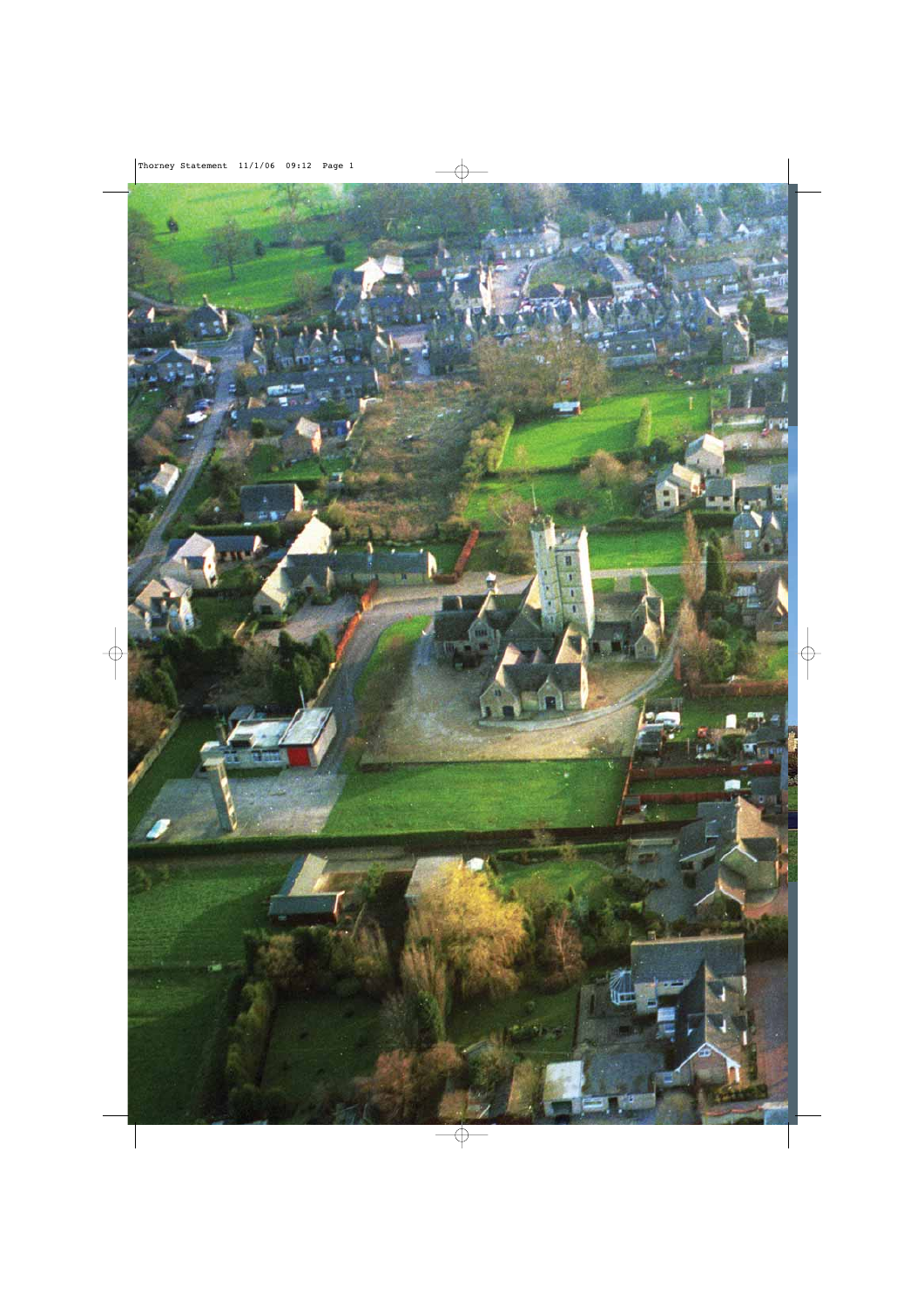# THORNEY *Village Design Statement*



This document has been written by the Thorney Village Design Statement Group with the financial support of Thorney Parish Council. Material Consideration adopted by Peterborough City Council on 7th September 2005.

 $\oplus$ 

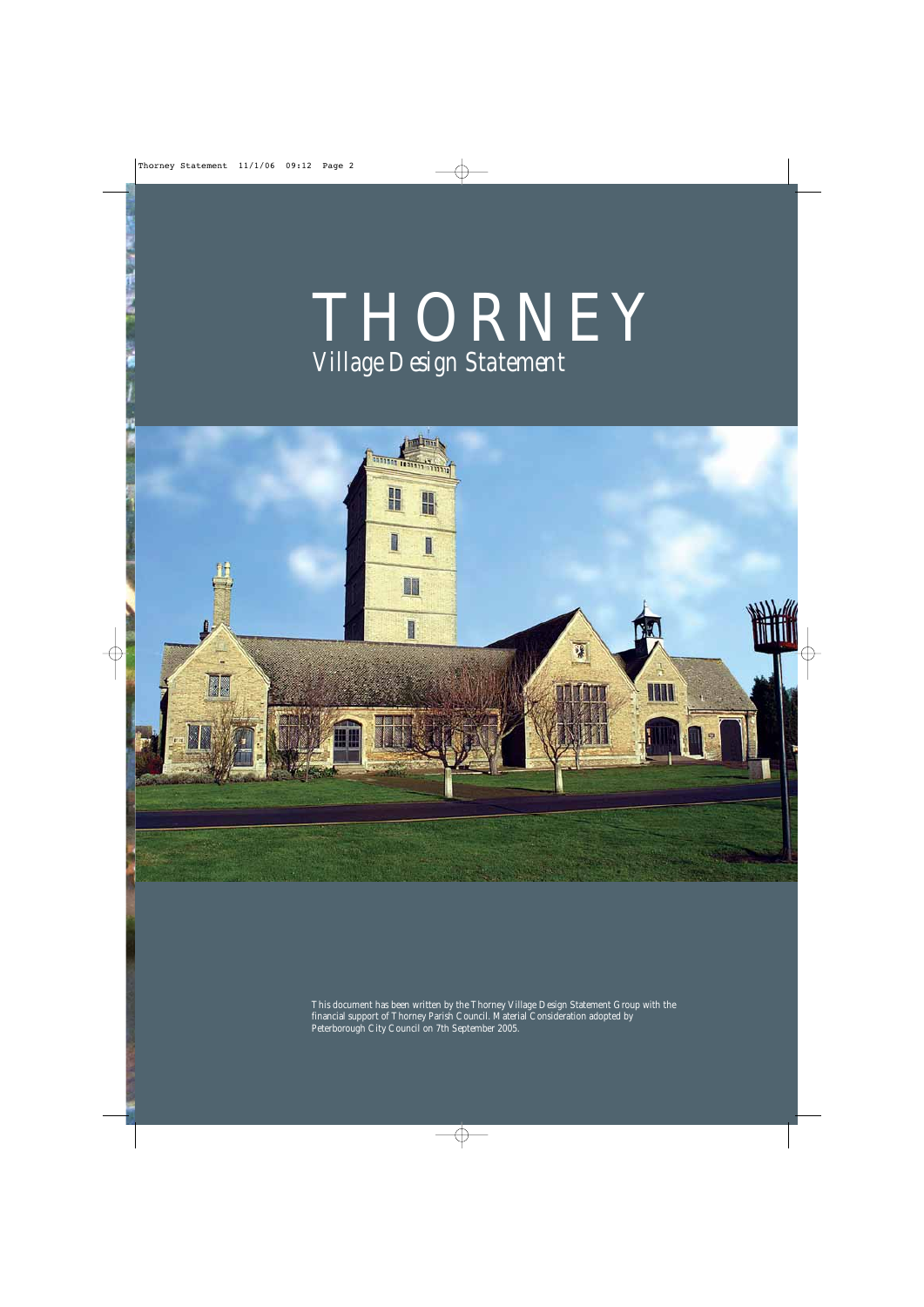|   |                                                                 | Page            |  |
|---|-----------------------------------------------------------------|-----------------|--|
|   | 1 The Purpose of the Village Design Statement                   | 3               |  |
|   | 2 Planning Policy Guidance                                      | 4               |  |
|   | 3 Location and Approaches to the Village                        | $\overline{5}$  |  |
|   | 4 A History of the Settlement of Thorney                        | $6\phantom{1}6$ |  |
|   | 5 Village Characteristics                                       | $\overline{7}$  |  |
|   | Social, Retail and Industrial Thorney                           | 8               |  |
|   | <b>Parks and Green Spaces</b>                                   | 9               |  |
|   | <b>6 Zones of Character</b>                                     | $10 - 11$       |  |
|   | Pre-19th Century Thorney - The Abbey and its Environs           | 12              |  |
|   | 19th Century Thorney - The Duke of Bedford Model Village        | $13 - 14$       |  |
|   | 20th Century Thorney - The New Housing Developments             | 15              |  |
|   | 7 Design Guidelines for Properties within the Conservation Area | $16 - 17$       |  |
| 8 | Design Guidelines for Properties outside the Conservation Area  | $18 - 19$       |  |
|   | 9 Addendum                                                      | 20              |  |
|   | <b>Concerns Expressed by Villages</b>                           |                 |  |
|   | 10 Acknowledgements                                             | 22              |  |



# **CONTENTS**

 $\overline{\bigtriangledown}$  $\frac{1}{\sqrt{2}}$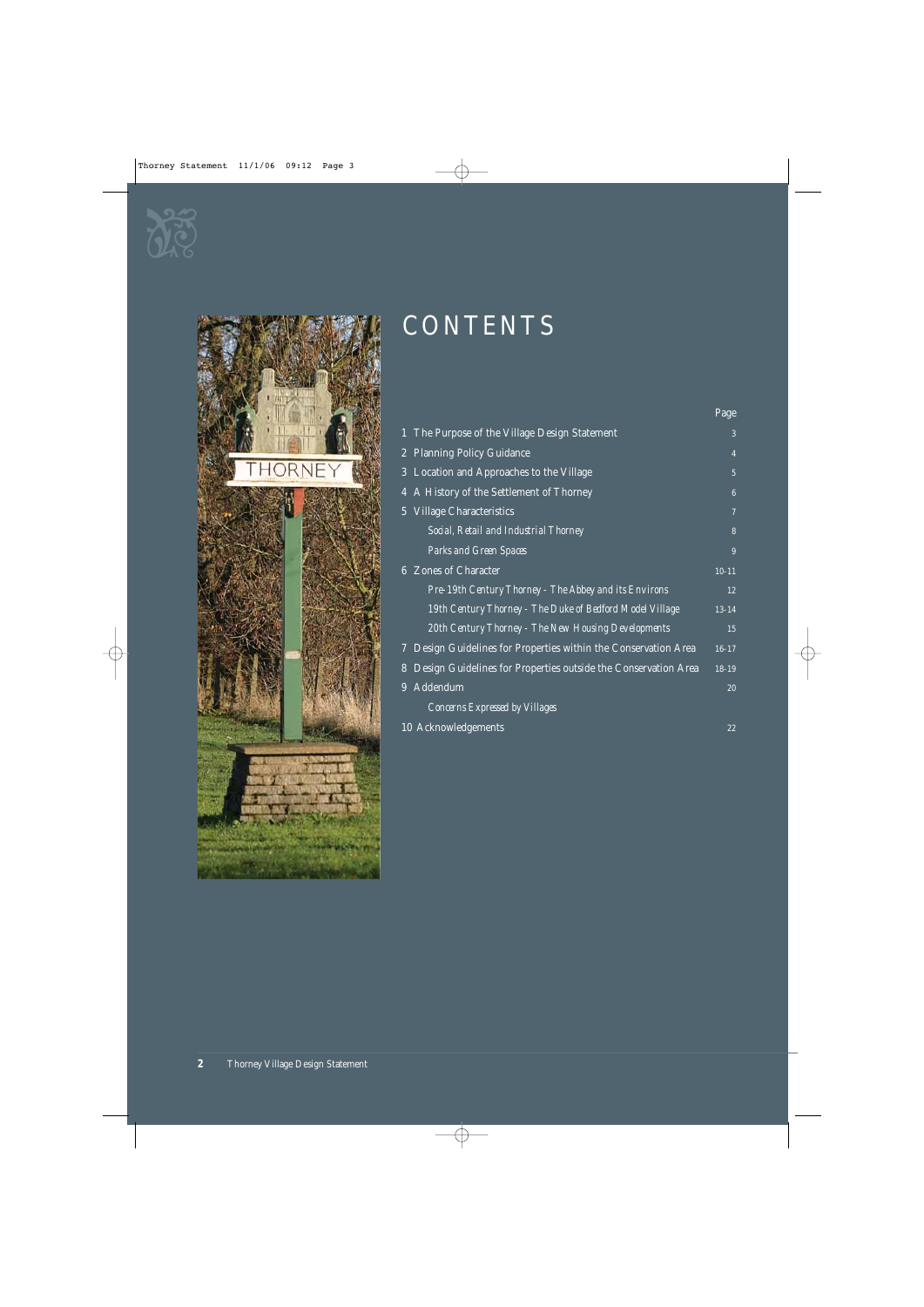# 1. PURPOSE OF THE VILLAGE DESIGN STATEMENT

A Village Design Statement (VDS) is an opportunity for communities to help identify the special character of their village and provide guidelines to ensure that future development does not harm this character. It should be applicable to all forms of development.

The Peterborough Local Plan (First Replacement) 2005 states that any new development should be in keeping with the character of the area but this does not define the character of individual villages. Even small proposals for change can often have a profound impact on the character of an area.

The guidance of the VDS is intended for use by persons wishing to build, alter or extend buildings in Thorney. The VDS identifies the special elements, which have made the village what it is today. It aims to encourage people to consider the impact any repairs and alterations to property may have on the character of the village as a whole.

The information in the VDS should prove valuable to a wide variety of groups and ensure that the essential character of Thorney is maintained and enhanced in the future. The document attempts to ensure that any past developments that have had a negative impact on the village are not repeated, whilst ensuring that future development is of a high quality.

The Thorney residents, who have written the VDS have based their work on local knowledge and information. A survey of the built environment supported by Peterborough Environment City Trust (PECT) has been used to provide specific details to underpin the contents of the document.

The first draft of the VDS was presented to Thorney residents at a Public Exhibition in February 2004. The document continued to be on deposit at the Thorney Library until April 2004. A wide variety of responses were received and these have been taken into consideration in the further development of this statement.

### **Peterborough City Council will use the VDS as a material consideration during the processing of planning applications.**

The VDS is intended for use by a range of groups including:

- Planners and Developers
- Architects and Builders
- Designers and Engineers
- Community Groups, Businesses and Householders

When considering improvements or repairs to properties, it is hoped that these groups will find the contents of the VDS informative and helpful. It is important for groups to be aware that even in cases where planning permission is not required, small alterations can have a significant impact on the appearance of the area and should therefore be implemented with sensitivity.

The VDS contains a series of Design Guidelines. In cases where these directly relate to the supporting text these have been included in the relevant section. The more generic guidelines are contained in a dedicated section towards the end of the document.

Thorney Village Design Statement **3**

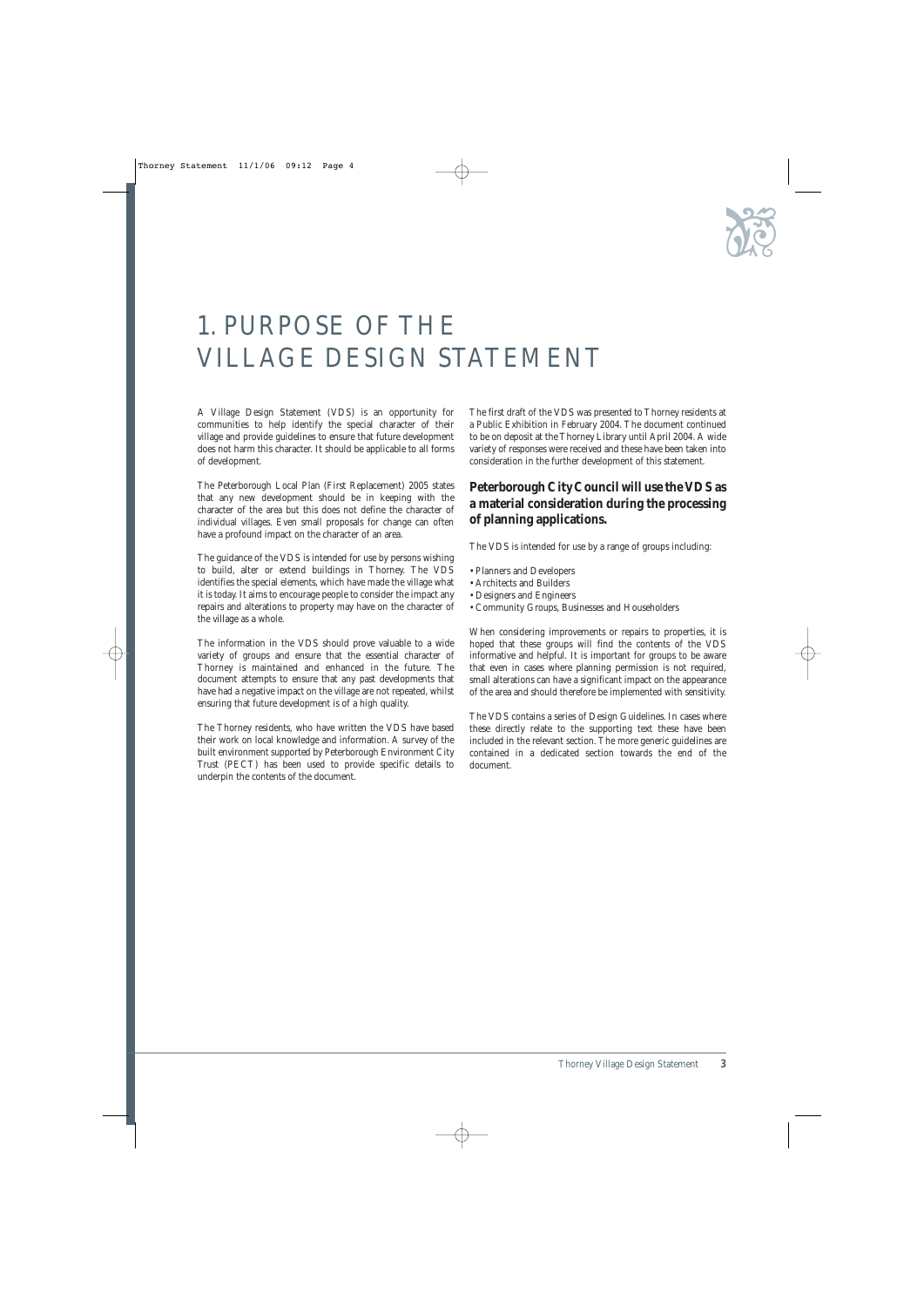Thorney Statement 11/1/06 09:12 Page 5

# 0

# 2. PLANNING POLICY GUIDANCE

The Thorney Village Design Statement will be taken into account when decisions on planning and listed building applications are made by Peterborough City Council and Thorney Parish Council. The statement has been written to take into account the Peterborough Local Plan (2005) and relates to the following policies contained within it:

- 
- DA3: Materials<br>DA8: Design of Design of Extensions and Alterations
- DA9: Protected Spaces and Frontages in Villages

#### DESIGN AND AMENITY

DA2: The effect of Development on the Amenities and Character of an Area

### CONSERVATION OF THE BUILT ENVIRONMENT

- CBE3: Development affecting Conservation Areas
- CBE4: Demolition of Buildings in Conservation Areas
- CBE5: Demolition of Listed Buildings
- CBE6: Alterations, Extensions or Other Works to a Listed Building
- CBE7: Development affecting the Setting of a Listed Building
- CBE8: Sub-division of the Grounds of a Listed Building
- CBE9: Change of use of Listed Buildings

OFFICE, INDUSTRY AND WAREHOUSING OIW10: Employment Uses in Villages

## TRANSPORT<br>T1: The Tra

- T1: The Transport Implications of New Development<br>T10: Car and Motorcycle Parking Standards
- T10: Car and Motorcycle Parking Standards
- Former Peterborough to Wisbech Railway Line

### LANDSCAPE AND THE NATURAL ENVIRONMENT

- LNE4: Layout and Design to Safeguard Landscape Character
- LNE6: Buffer Zones for Development Bordering the Countryside
- LNE7: Areas of Historical Landscape or Parkland

**4** Thorney Village Design Statement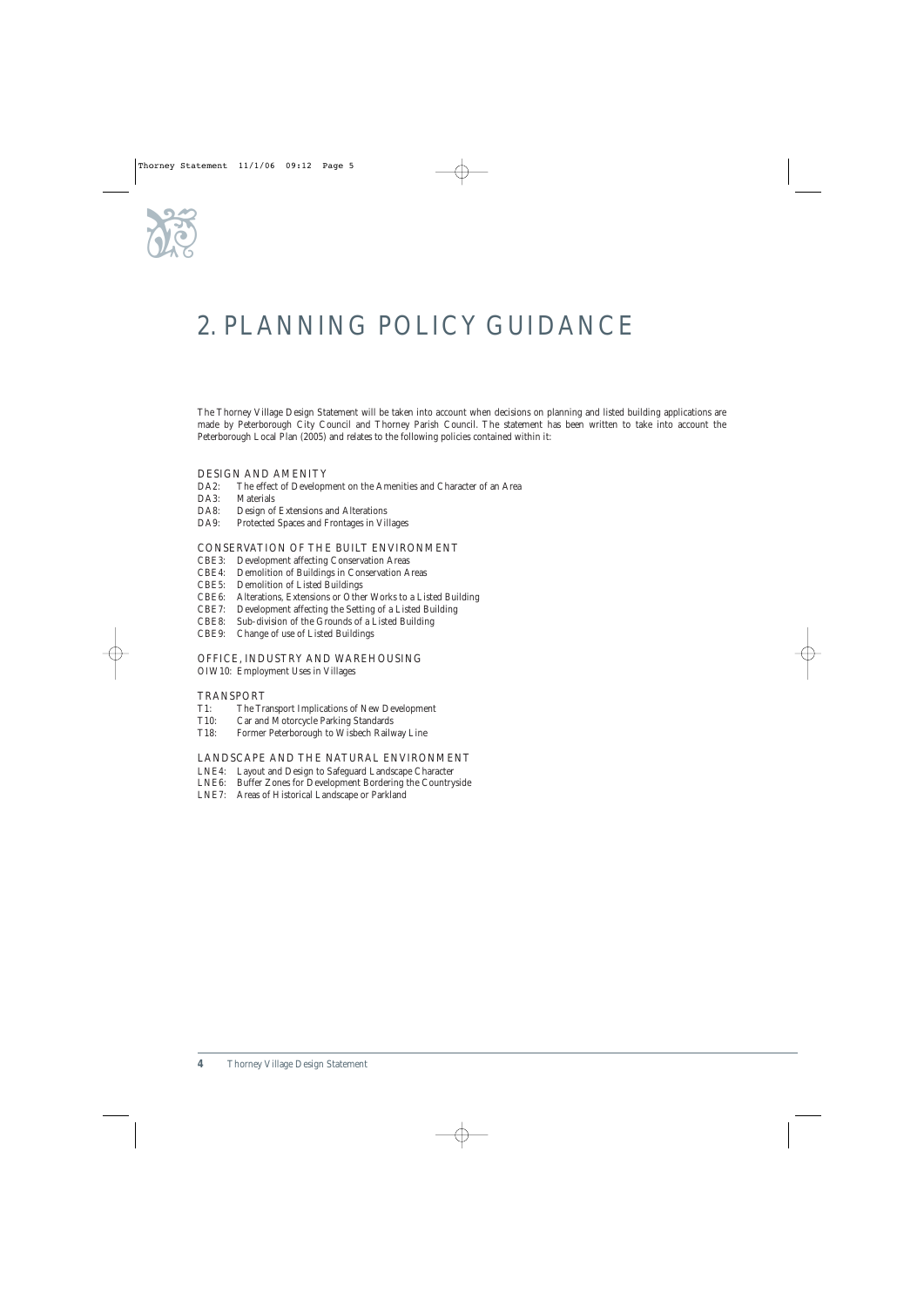# 3. LOCATION AND APPROACHES TO THE VILLAGE

Thorney is a community of more than 800 homes and approximately 2500 residents. It is located 11 kilometres (7 miles) east of Peterborough. The village lies to the south of the busy A47 Trunk Road, connecting the Midlands with the East Anglian Coast. The village itself is centred around the crossroads of the B1167 (formerly the A47 Trunk Road) and the B1040, which links Whittlesey in the south to Crowland in the north. The settlement is set on an "island" raised up to 5 metres (16 feet) above flat fenland, which is comprised predominantly of high-quality arable land with a few areas of rich pasture.

### APPROACHES TO THE VILLAGE

There are four approaches to the village from each of the main compass points:

#### **• West Approach from Peterborough:**

The entrance to the village along *The Causeway* is framed by an avenue of mature trees and enhanced by views across Abbey Fields.

#### **• North Approach from Crowland:**

The access to the village along *Station Road* leads through open fen landscape and ribbon development housing coupled with some light industry. It provides imposing views of the Tankyard.

### **• East Approach from Wisbech:**

The entry to the village along *Wisbech Road* is from flat open fenland passing the village primary school and Duke of Bedford Cottages.

#### **• South Approach from Whittlesey**

The approach to the village along *Whittlesey Road* is along a winding, tree-lined road that passes a number of old cottages and the Village Green, which is bordered by magnificent stone built houses and the historic Abbey Church.

Thorney Village Design Statement **5**



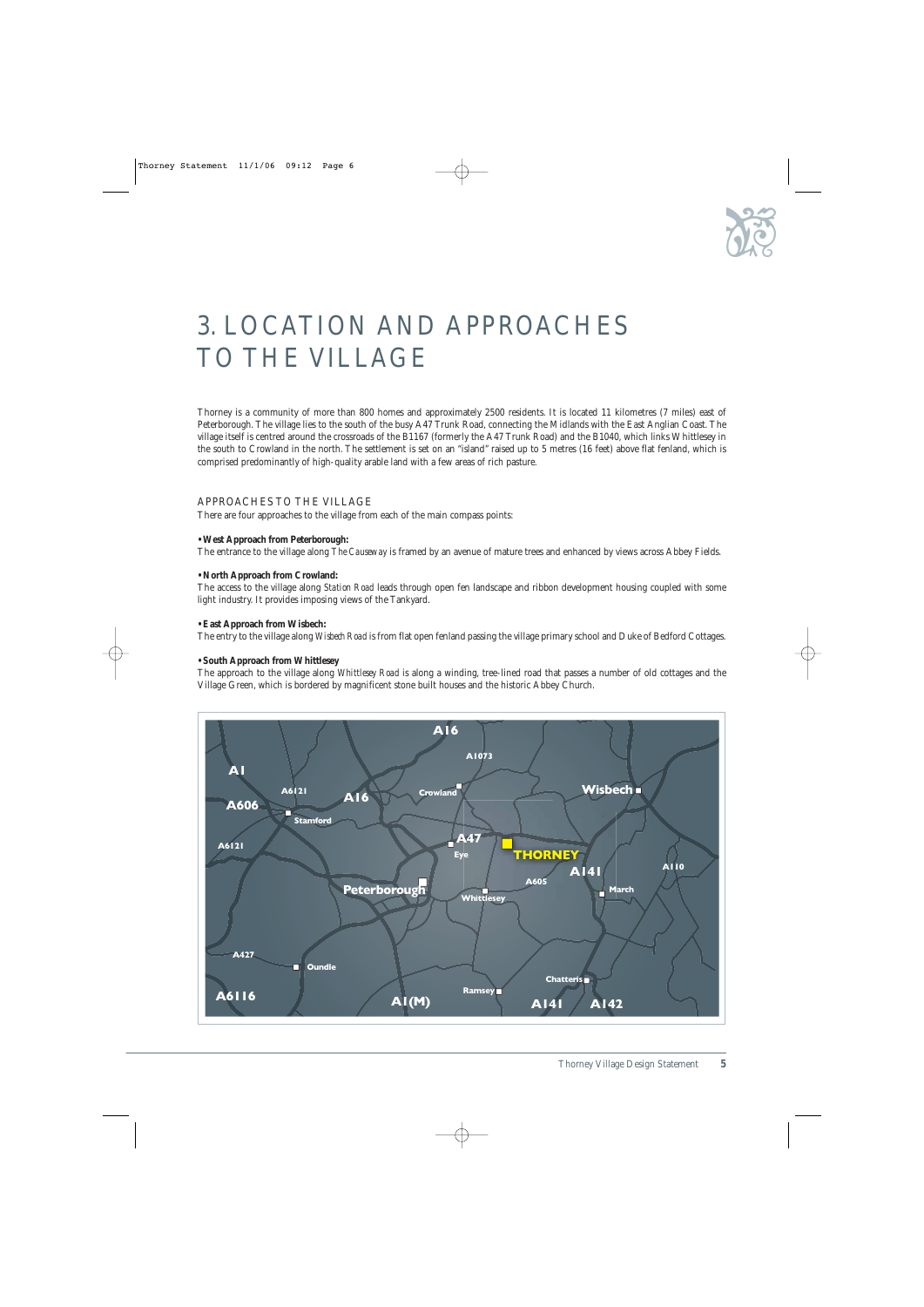# 4. A HISTORY OF THE SETTLEMENT OF THORNEY

#### EARLY BEGINNINGS

The original island settlement of Thorney has a long history, which predates the Romans. At this time the area was surrounded by natural fenland and access to the village was by watercraft.

#### MEDIEVAL THORNEY

From the 7<sup>th</sup> Century, a series of religious settlements was erected. In 972AD, a Benedictine monastery, founded by St Aethelwold and favoured by Kings, was endowed with a large fenland estate. It survived until the Dissolution of the Monasteries under Henry VIII in 1539. In 1550, the remains of the monastery and much of the surrounding fens were granted to John Russell, 1st Earl of Bedford. Much of the stone of the abbey was sold and removed from the area but the nave survived as a ruin. Some of the remaining stone was reused in the construction of the 17th and 18th century houses which now surround the Green.

#### THE DRAINING OF THE FENS

The 7<sup>th</sup> Duke of Bedford initiated the rebuilding of the village using the skills and architectural designs of Samuel Teulon. Basing the work on high aesthetic and practical standards, a "model village" was constructed between 1841 and 1865, which benefited tenants, trades people and the estate. The buildings include many cottages whose rows form a major architectural feature of modern Thorney. The Tankyard and engineering workshops supported the village, together with schools, shops, a post office and a relieving office for the poor and infirm. The project was constructed in a picturesque style, borrowing from medieval and Tudor designs for different parts of the village.

During the 17th and 18th Centuries the area around the Green was developed with the rebuilding of the Abbey Church and the addition of several large houses. The Dukes of Bedford were closely involved in the venture of draining the fens, using the expertise of Dutchman, Cornelius Vermuyden and many others from France and the Low Countries. During this period, over 8000 hectares (20,000 acres) of excellent agricultural land were reclaimed.

### SAMUEL SANDERS TEULON

The 20<sup>th</sup> Century saw an expansion of the village with various new building projects being completed. Initially this period of growth saw an increase in the range of services available within the village. While travel into nearby Peterborough and other places of work increased, many local services and light industries flourished. During this period, the levels of traffic travelling through the village on the A47 have risen exponentially and this has led to a reduction in the quality of life of Thorney residents. It is hoped that the completion of the new bypass to the north of the village will herald the beginning of a new era for Thorney.







**6** Thorney Village Design Statement

#### 20TH CENTURY THORNEY AND THE FUTURE

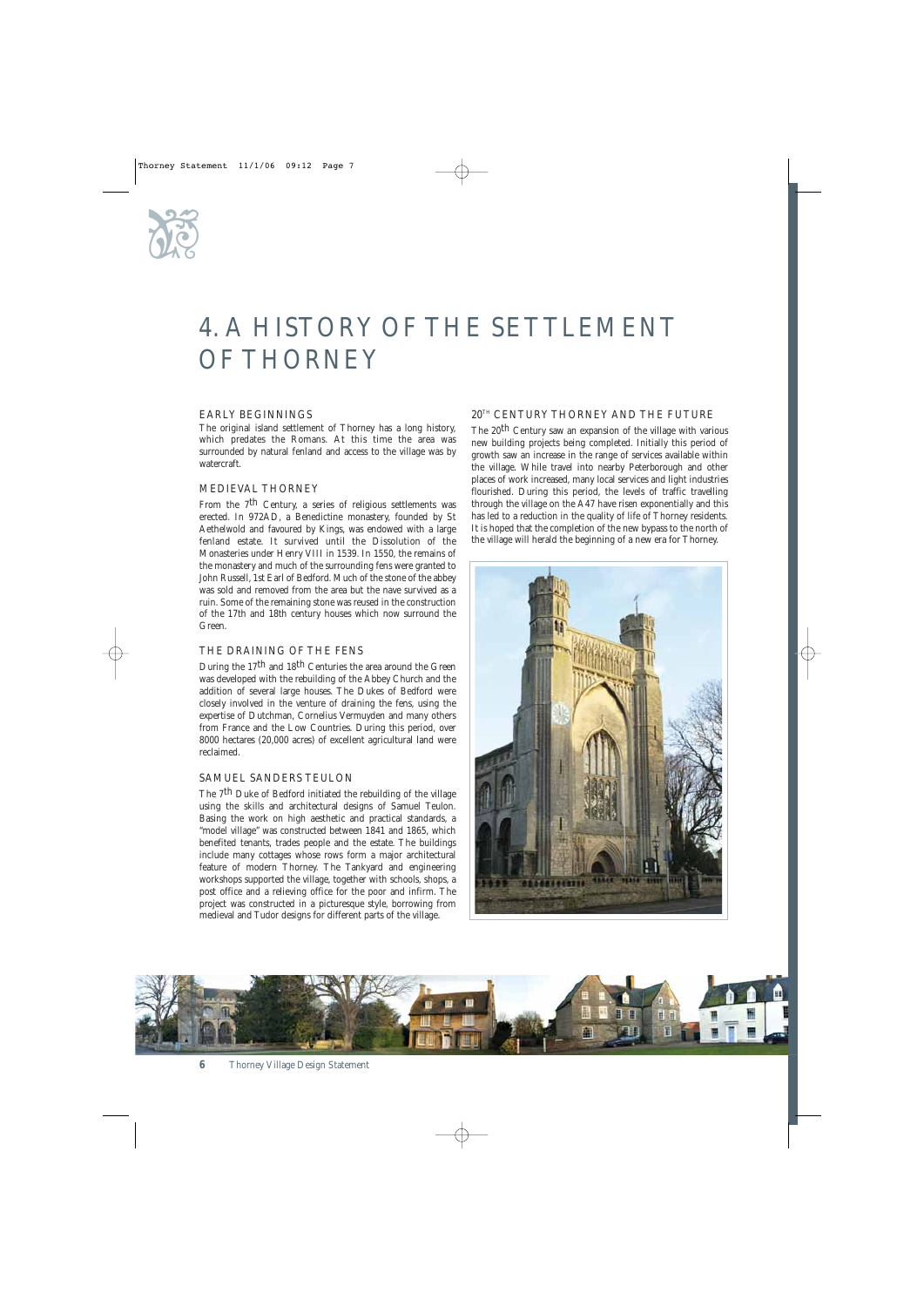# 5. VILLAGE CHARACTERISTICS

Thorney is a unique village with a number of notable characteristics. Many buildings are listed. There are 41 entries on the Statutory List covering over 80 buildings and structures, and a further 35 buildings are subject to Article 4 Directions within the Conservation Area. These buildings help to form the character of the village.



THE ABBEY CHURCH

The Abbey Church is the most outstanding single feature of the village. It is visible from a distance, very imposing and gives an almost timeless quality to the Green and the streets surrounding it.



### THE 19TH CENTURY MODEL VILLAGE AND TANKYARD



All visitors and those simply passing through cannot help but notice and be impressed by the Duke of Bedford Cottages and the imposing building in the Tankyard. These buildings lend the village a charm which is unique and a sense J. 3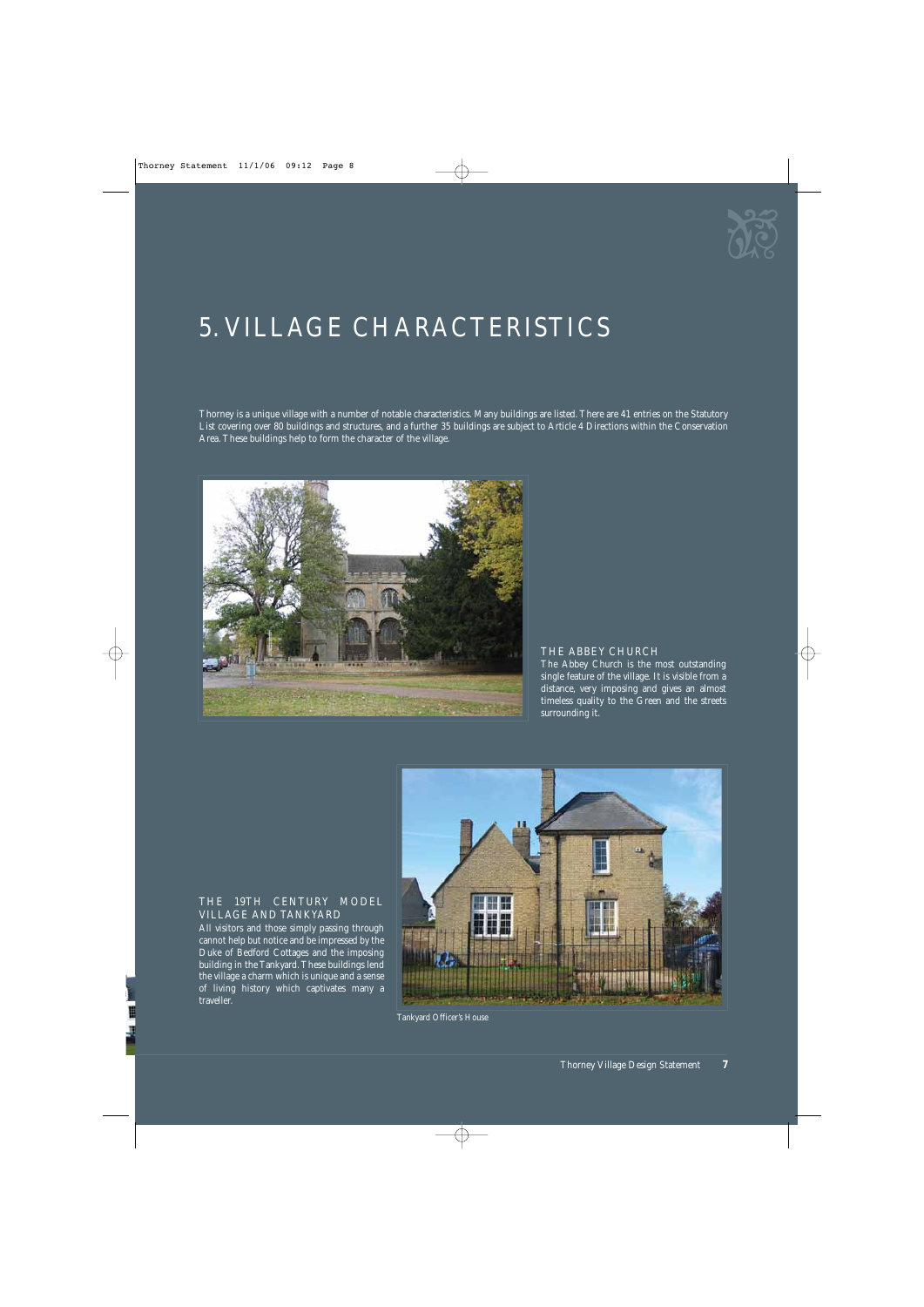# SOCIAL, RETAIL AND INDUSTRIAL THORNEY

The village is a thriving community and is fortunate to have a range of businesses and commercial enterprises providing local employment in engineering, building, commercial and retail trades. It is significant that many of these enterprises have redeveloped older premises and are sited close to the conservation area and within the village envelope. Thorney is well provided for in social terms. It possesses several meeting places, two Places of Worship and a number of social facilities providing facilities for young and old people alike. There is a range of recreation, sport and educational facilities which are generally well used.



**8** Thorney Village Design Statement



**DESIGN GUIDELINE:** Social, Retail and Industrial Thorney

The future redevelopment of industrial, commercial and retail properties should be carried out with sensitivity to existing styles and extra care should be taken to ensure that the materials used help to maintain and enhance the village fabric.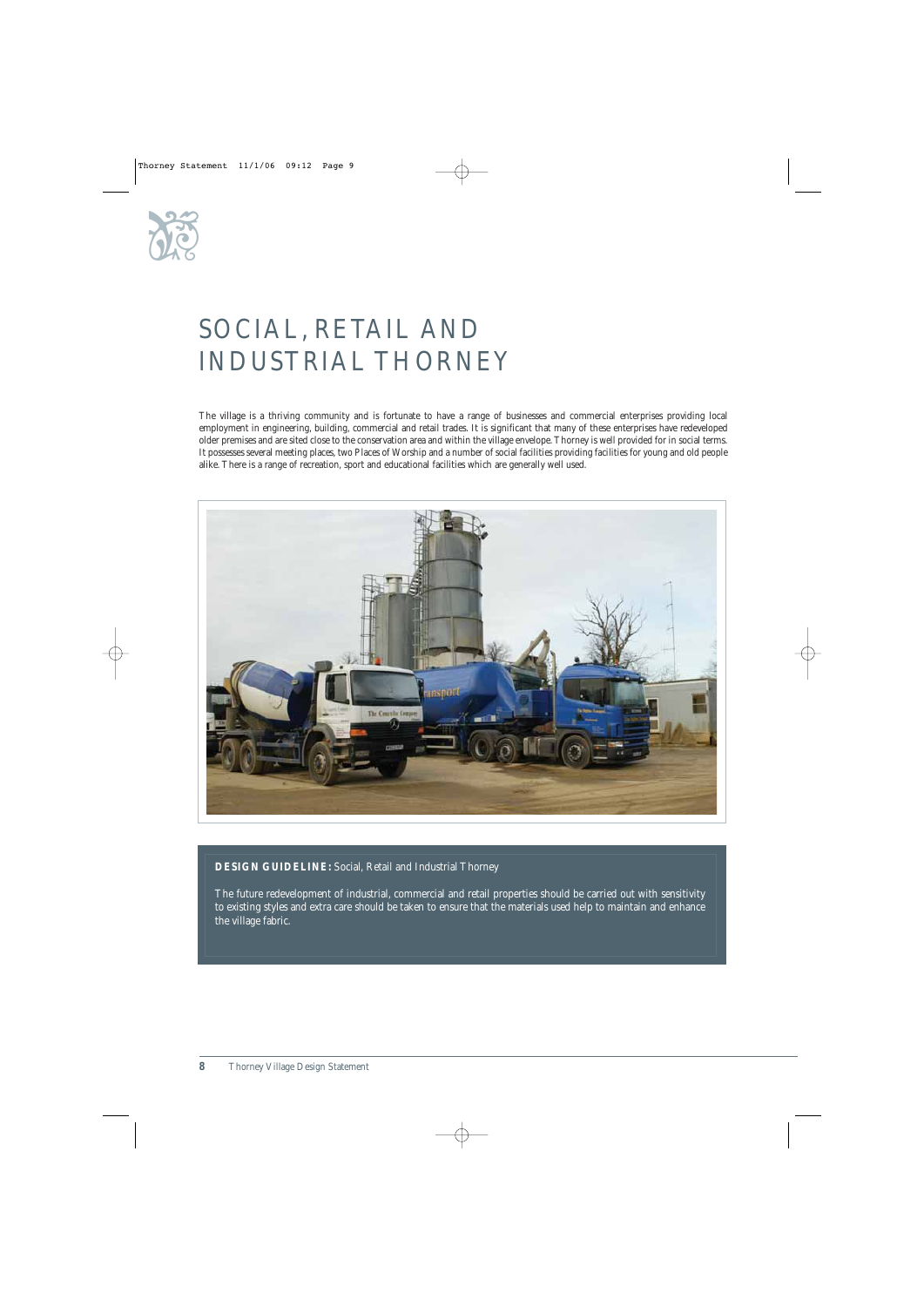Thorney Statement 11/1/06 09:12 Page 10



# PARKS AND GREEN SPACES

Thorney has a number of parks and green spaces ranging in size, style and function. These include:

#### THE GREEN

The Green lies immediately to the south of the Abbey Church. This protected green space is surrounded by mature trees and a range of impressive 17th and 18th Century houses.

#### THE PARK

The Park is a large multi-purpose recreational facility set back from the south side of the B1167 and to the east of the B1040. It contains Thorney's main leisure and sporting facilities providing pitches for football, cricket, tennis and rugby as well as safe play areas for young children.

#### ABBEY FIELDS

Abbey Fields is located in the south-west corner of the village, bordered by a stone wall on its eastern side and the Thorney River to the north and west. It is an area defined on the national register of Historic Landscape and Parkland and subjected to Policy LNE7 in the Local Plan 2005 (First Replacement). It is an extensive area of meadow and grassland currently in private ownership with no public access. It does, however, provide a particularly attractive visual amenity to the village. The rising slopes of this open pasture demonstrate clearly how Thorney was once an island. The current landowner is amenable to there being some use of the land for the development of walks, particularly around the perimeter avoiding land of archaeological interest.

#### THORNEY RIVER WALK

The Thorney River Walk is the only easily accessible walk for local people that involves walking across grassland. It lies outside the village envelope and access to it, is gained along a public footpath from the south side of the B1167 near the windmill. The route continues along the tree-lined riverbank before returning to the village via a narrow road at Toneham Farm.

#### THE PADDOCK, WISBECH ROAD

This small area of grassland is located adjacent to the small road leading to the Health Centre and to the north of the B1167. It is designated as a Protected Green Space within the Conservation Area.



### **DESIGN GUIDELINES:** Parks and Green Spaces

Existing open space in and on the fringe of the village should be retained. Trees contribute greatly to the visual impact, the historic character and the appearance of the village. Consideration should be given to schemes of tree and hedge planting to maintain and expand the historic planting on the approach roads to the village and within the village, including the Park, to frame long views and focal points using appropriate species.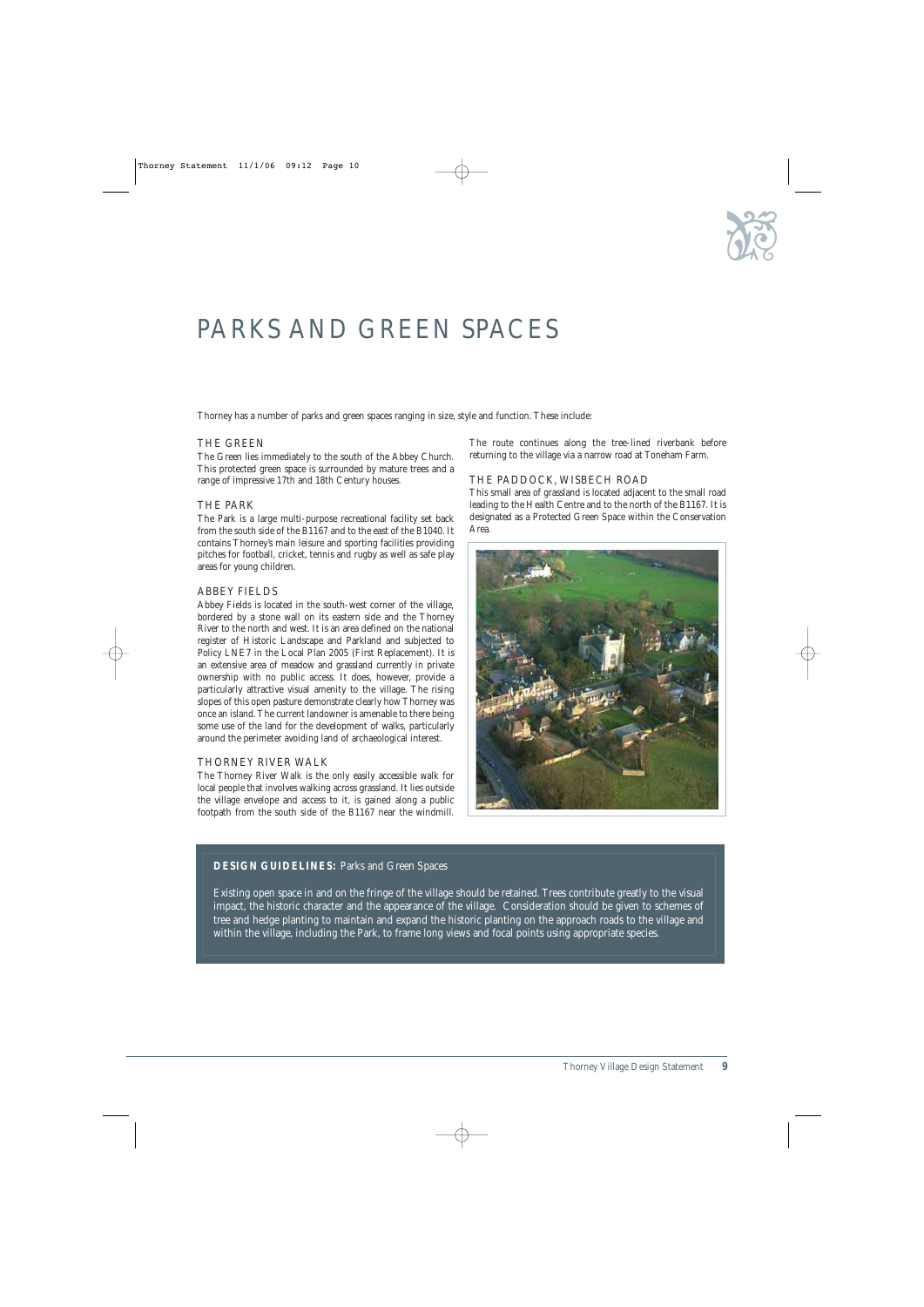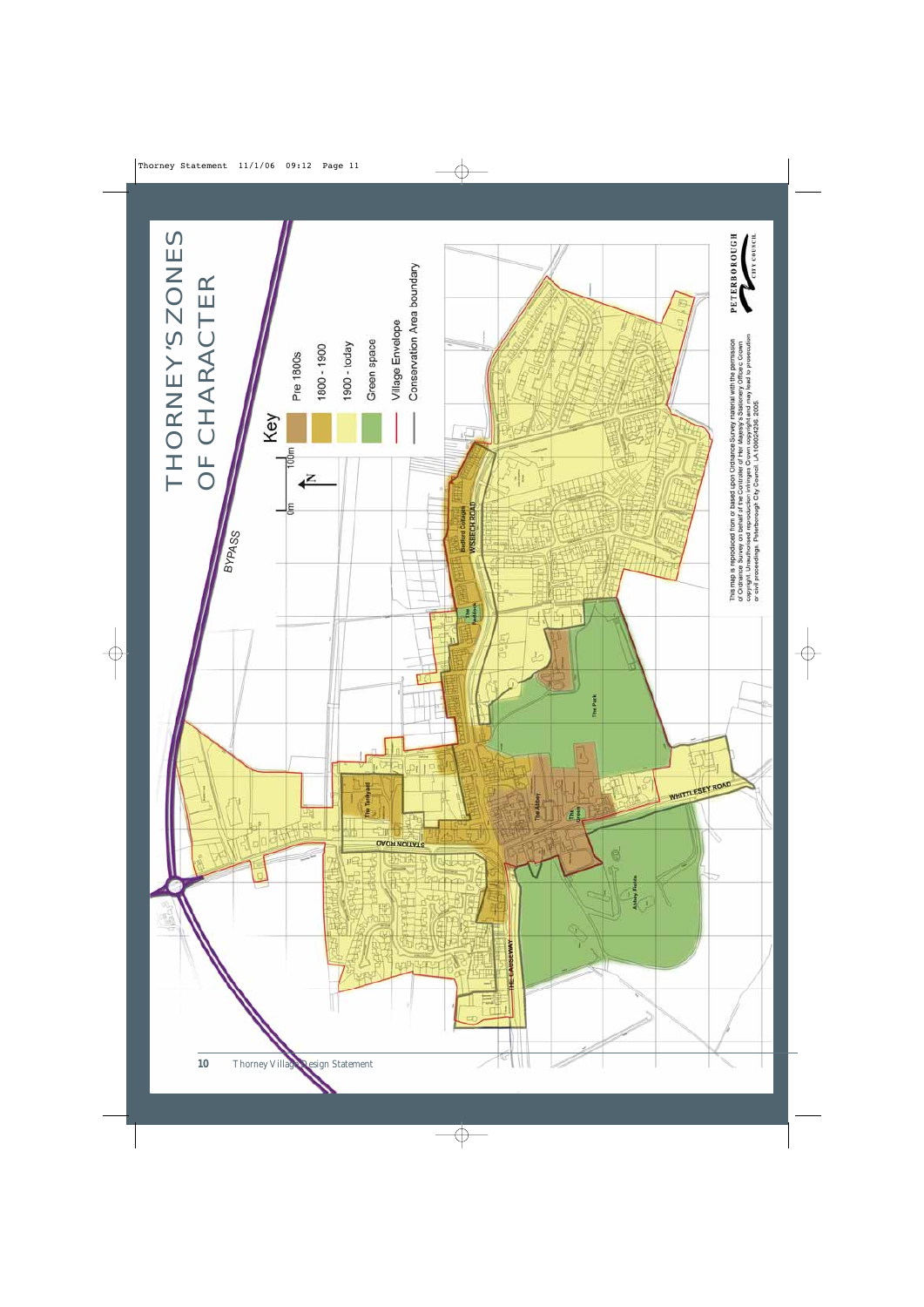# 6. ZONES OF CHARACTER

The development of Thorney throughout history has been made visible by its architecture, which broadly fit into three zones of character:

- Pre 19th Century Thorney The Abbey and its Environs
- 19th Century Thorney The Duke of Bedford Model Village
- 20th Century Thorney The New Housing Developments

Much of the central part of the village has been classified in the Peterborough Local Plan as a conservation area and this designation incorporates parts of the Pre-19th Century Zone and the 19th Century Zone. The following definitions may prove useful to those reading this document.

### VILLAGE ENVELOPE

The primary purpose of the village envelope, and the policies which apply within and outside them, is to prevent the spread of development into the open countryside, to maintain the essential character of the settlement and to control the growth within and outside the settlement in accordance with the Local Plan settlement hierarchy and PPG3.

#### LISTED BUILDINGS

Buildings are listed to preserve their special architectural or historic interest. They are protected by law so that alterations to them are restricted. In England and Wales the buildings are graded as follows:

- Grade I buildings of exceptional interest
- Grade II\* important buildings of more than special interest
- Grade II buildings of special interest, warranting every effort to preserve them.

#### CONSERVATION AREA

Conservation areas are "areas of special architectural or historic interest, the character or appearance of which it is desirable to preserve or enhance". This designation gives control over the demolition of buildings and provides the basis for policies designed to preserve or enhance all the aspects of character or appearance that define an area's special interest.

### ARTICLE 4 DIRECTIONS

Article 4 Directions are issued in circumstances where specific control over development is required, particularly where the character of an area of acknowledged importance would be threatened. They are therefore more commonly applied to Conservation areas.





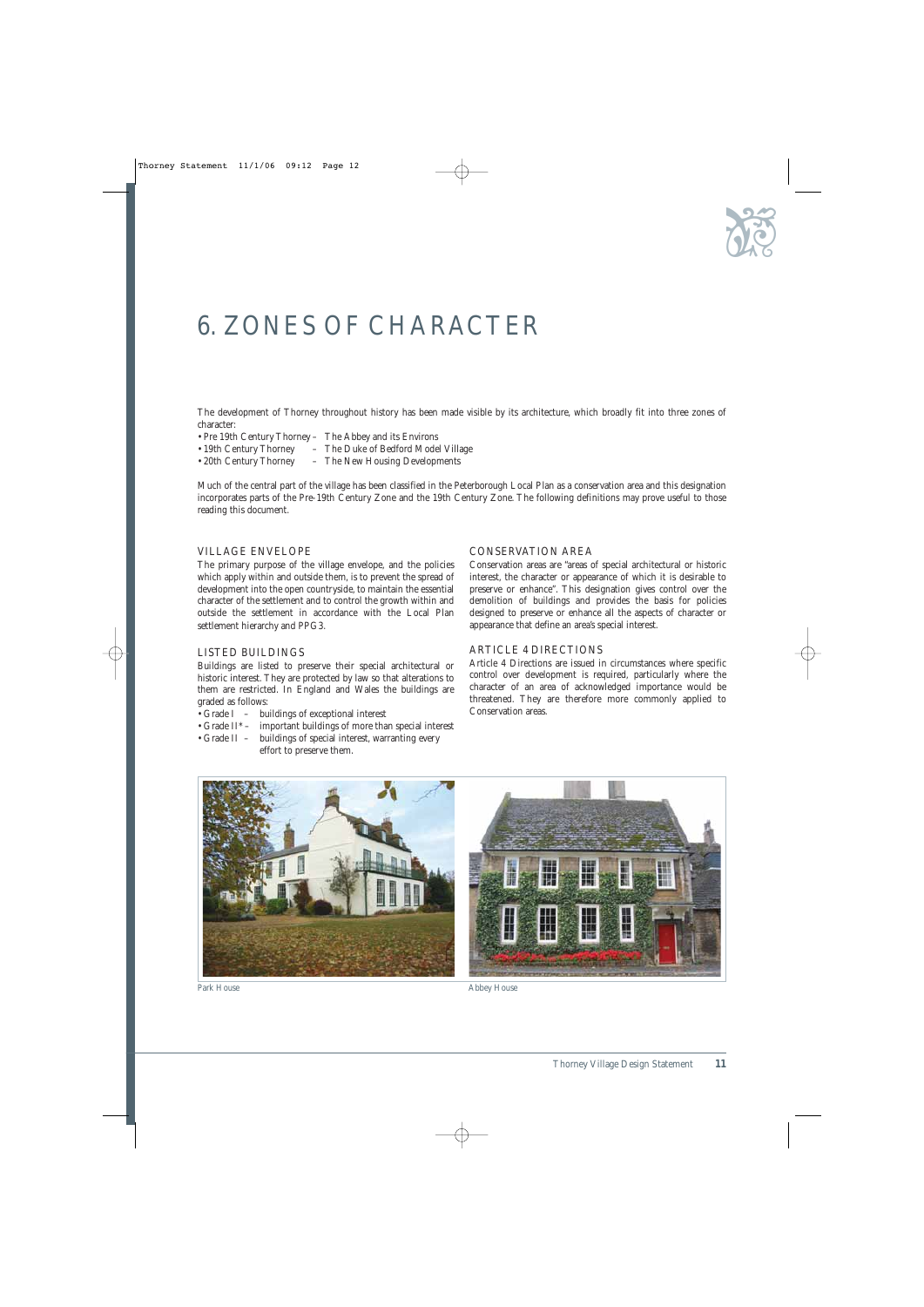# PRE 19TH CENTURY THORNEY -THE ABBEY AND ITS ENVIRONS

The first zone includes a range of buildings including the Abbey and a number of houses bordering the village green. There are about thirty buildings in this area dating from the 11th to the 18th Century. The layout is typical of a traditional village centre with a green surrounded by generous buildings around the church, spreading to smaller accommodation around the edge.



Cottages on Church Street Mix of Tudor and Georgian Styles Mid 17th Century Stuart House 18th Century Cottages



#### ARCHITECTURAL DETAILS

The buildings in the vicinity of the Abbey are mainly two-storey cottage style properties intermixed with significant larger detached houses. They are built from a limited mix of natural materials including local limestone. However, the overall impression is of grace and harmony, partly because the materials have had centuries to weather, and partly because their basic proportions are elegant and generous.

Abbey House, which faces the Green, dates from the late 16th Century. It has a series of gables and stone mullion windows with the walls comprising of rubble and stone. The roof is of Collyweston stone and there is a Georgian style frontage facing on to Abbey Place. The larger rear section overlooking Abbey Fields and the larger gardens is dated from around 1660. It has a square plan and is built of stone and rendered to resemble masonry. It has a steeply pitched roof and a large central chimneystack with other fine detailing in stone.

Extending south away from the Green and along the eastern side of Whittlesey Road is a row of smaller and older cottages forming a harmonious whole and reflecting the social and topological hierarchy of the village. Across the road is a long wall, typical of many surrounding old private grounds. Made of mellow stone and extended vertically at some time, it defines the southern approach to the village.

Church Street runs along the north side of the Abbey and is developed along its northern side with old cottages with a 19th Century insertion of Samuel Sanders Teulon's schools (now the Library and Social Centre). During the 19th Century, Samuel Sanders Teulon rebuilt the Churchyard Wall and its significance was recognised by a lottery grant for restoration in the 1990s.

On the eastern side of the Park, the 18th century Grade II listed and imposing Park House is characterised by a steeply pitched roof and Dutch gable.



### DESIGN GUIDELINE: The Abbey and its Environs

The visual exterior of the properties within the Conservation Area reflects the local building tradition of Thorney and unsympathetic alterations should be avoided. At times when the existing fabric of these buildings needs repairing, care should be exercised in carrying out such work with regard to the use of appropriate materials and the original appearance of the properties. Advice should be sought from the Conservation Team, Peterborough City Council.

12 Thorney Village Design Statement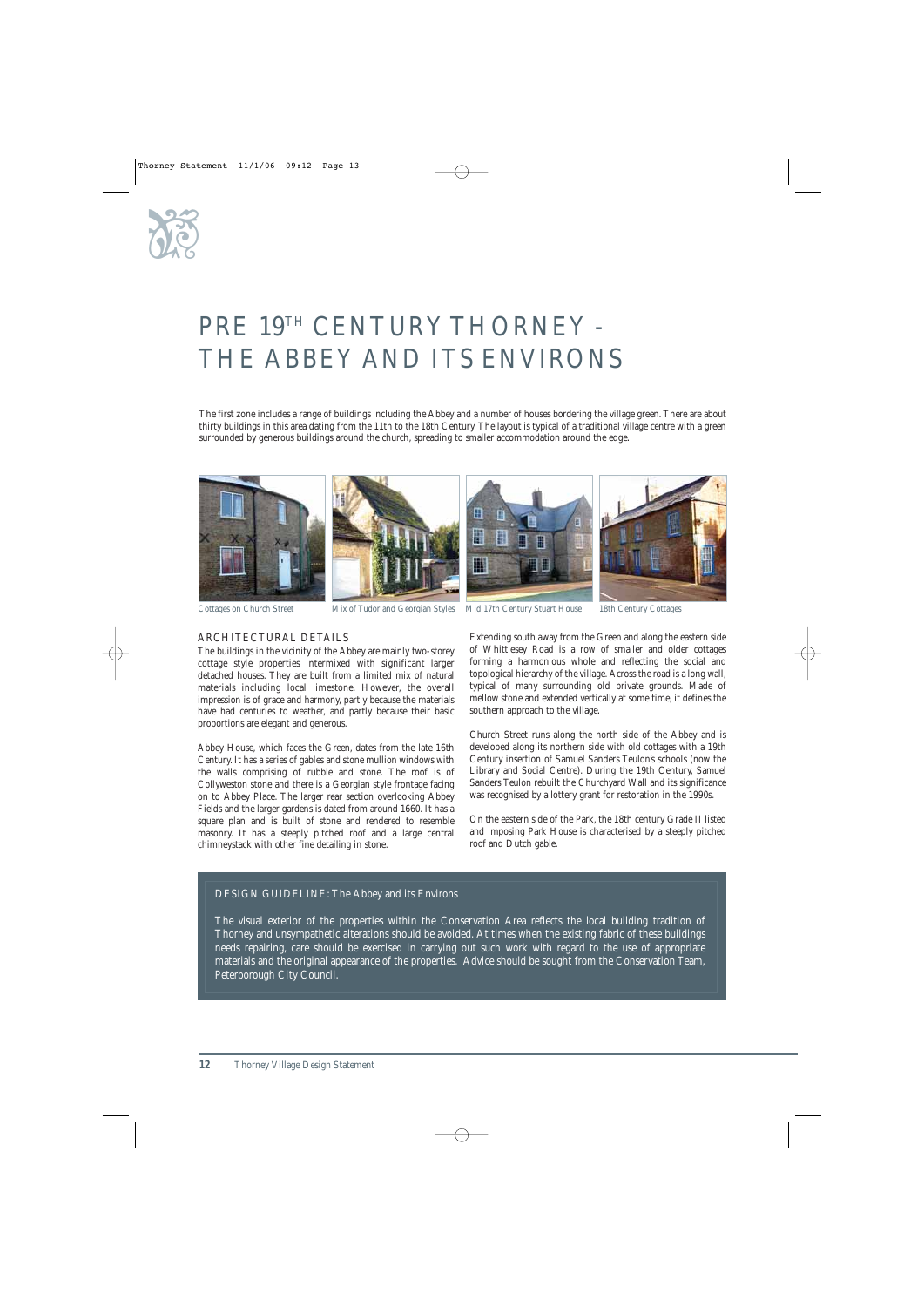### **BEDFORD COTTAGES**

The Duke of Bedford cottage development designed by Samuel Sanders Teulon is located principally on the north side of the B1167 road. It is part of an important historical zone that to a great extent provides Thorney with its unique character. The cottages dominate the village's main thoroughfare and together with the outbuildings and allotments provide a unique appearance and an historical record of the model village concept. All the Duke of Bedford cottages within the village envelope are subject to planning controls. The majority retain many traditional features and materials, though some have been inappropriately replaced and these minor blemishes impact on the whole.



The Receiving Office A typical Duke of Bedford Cottage

#### ARCHITECTURAL DETAILS

# 19TH CENTURY THORNEY -THE DUKE OF BEDFORD MODEL VILLAGE

Although dominated by pale yellow bricks known as Thorney Lumps, a variety of materials and architectural details are present in the Bedford Cottages development. The detailing was used by Samuel Sanders Teulon to break up the possible monotony of a long terrace of buildings. This included utilising a range of styles of doors, windows, brickwork, chimneys and rainwater goods, and this development reflects the period of time through which the cottages were built (1841-65) Many of the outhouses at the rear of these buildings have been redeveloped and are still in use today. The resulting visual impact is a feature that should be considered in new developments to maintain the style and be in keeping with the rest of the village.

Thorney Village Design Statement **13**



The buildings of 19th Century Thorney are characterised by two distinct developments: 1. Bedford Cottages 2. The Tankyard

### **DESIGN GUIDELINES:** Bedford Cottages

- Any developments on the south side of Wisbech Road should continue to be discrete and screened, as they have been to date.
- Extensions to the rear of the Bedford Cottages should be secondary in scale and respect the character and detailing of the original building. Peterborough City Council should consider preparing model plans for extensions to be used by owners as a basis for improvement schemes.
- Minor alterations to the outbuildings so that they can be used in association with the main house should be supported, subject to details and materials to ensure consistent and uniform design treatment.
- There should be a presumption against development within the allotment gardens of the Bedford Cottages to maintain the integrity of the model village plan.

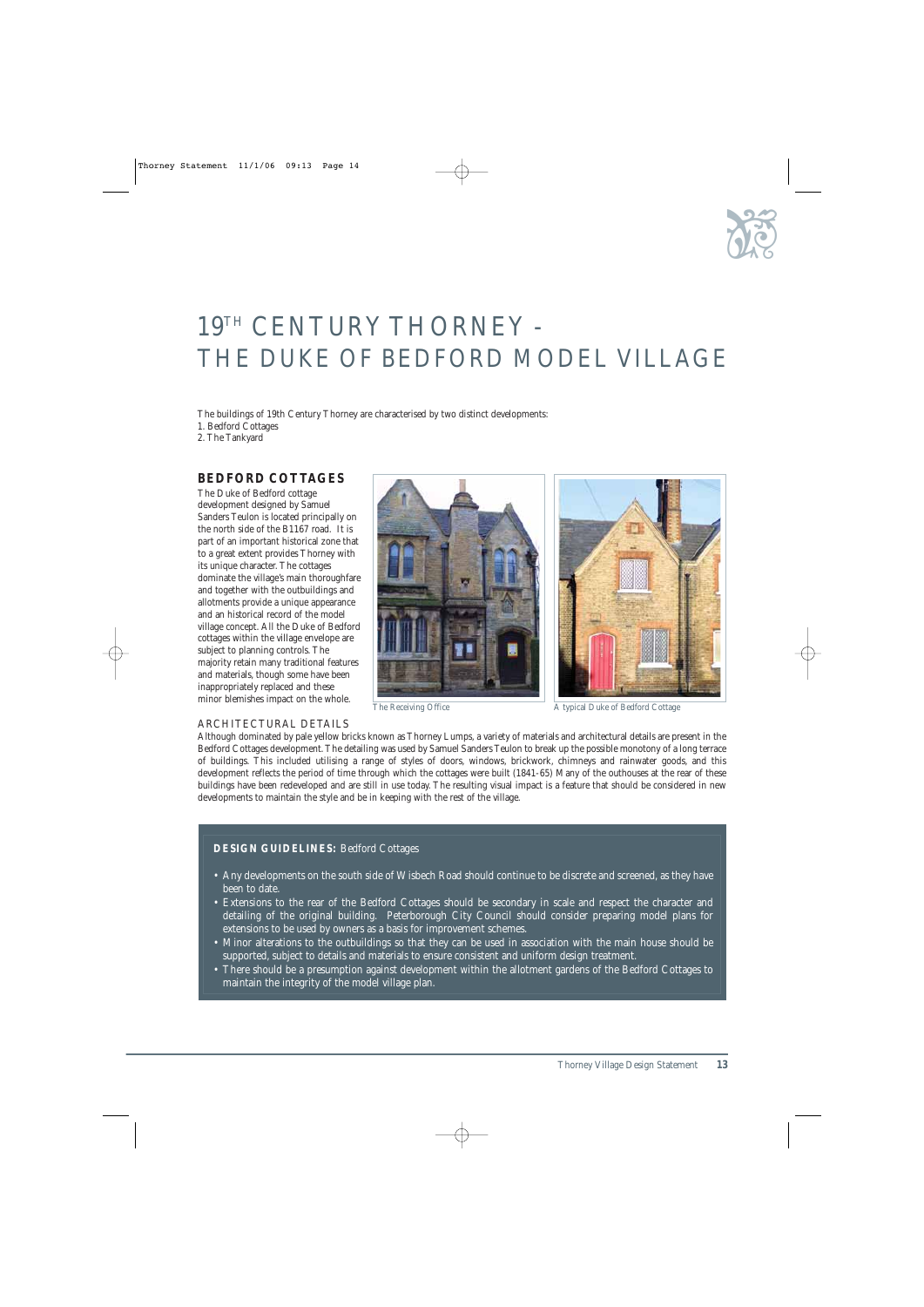Thorney Statement 11/1/06 09:13 Page 15



### **THE TANKYARD**

The Tankyard is located to the north of the village adjacent to Station Road. Samuel Sanders Teulon and the engineer John Hodgson Jones designed the imposing building. Originally it accommodated the works that processed sewage and supplied Thorney with essential services such as water and gas. Set in a pleasant green space, the Tankyard is today used as the Village Hall as well as providing a home for the Thorney Heritage Museum and a number of small commercial enterprises. The Tankyard's tower is a distinctive landmark in the surrounding fenland landscape.

# 19TH CENTURY THORNEY -THE DUKE OF BEDFORD MODEL VILLAGE

#### ARCHITECTURAL DETAILS

The Tankyard's architectural features reflect those of the Bedford Cottages. The building's outstanding feature is its sheer size and presence, which is a result of its functional requirements at the time of construction.



### **DESIGN GUIDELINES:** Tankyard

The conservation of the fabric and character of the Tankyard are considered essential to the enhancement of the village as a whole. Effort should be made by local councils and conservation groups to prevent further erosion of the fabric of the buildings.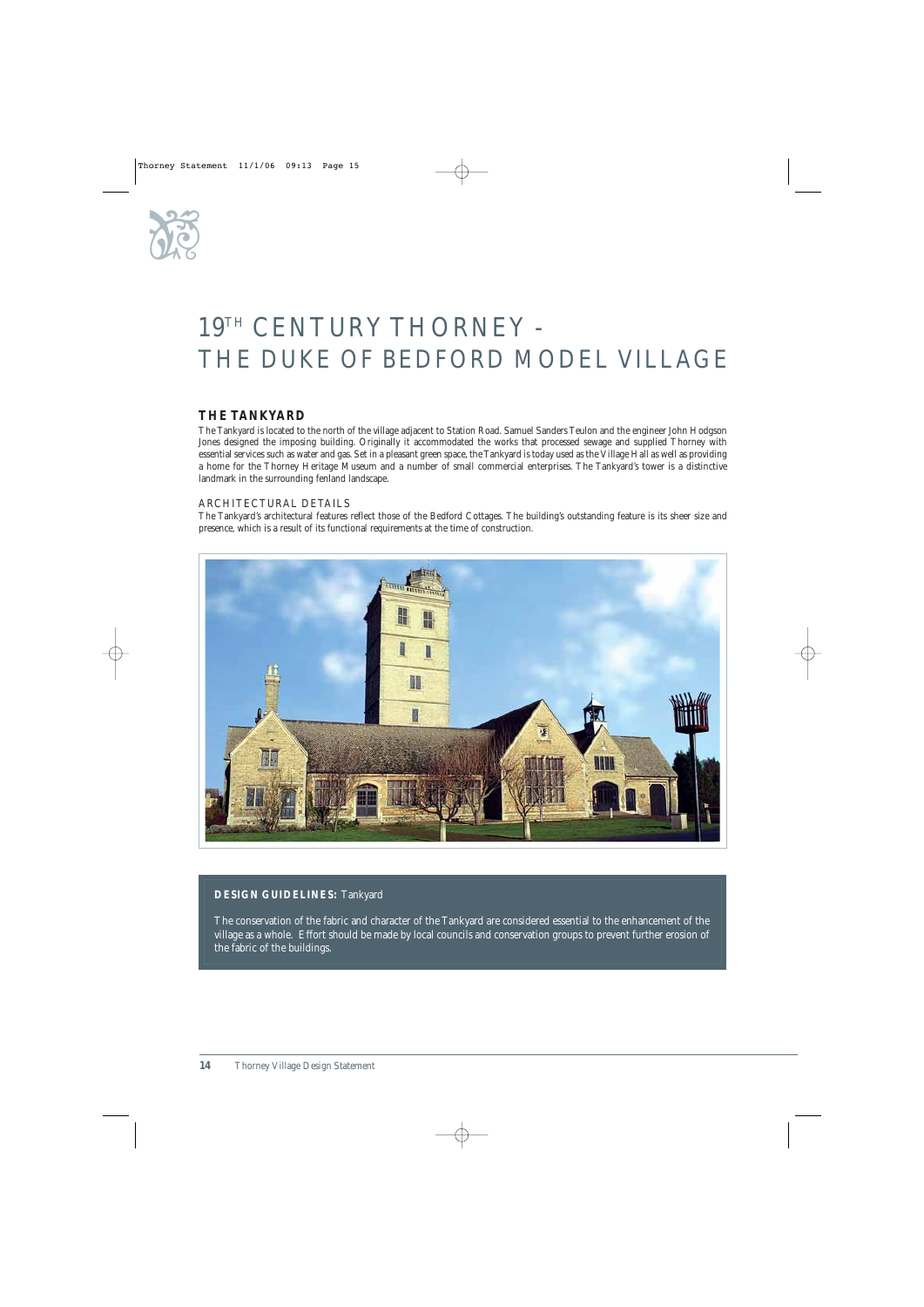Thorney Statement 11/1/06 09:13 Page 16



# 20TH CENTURY THORNEY - THE NEW HOUSING DEVELOPMENTS

During the second half of the 20th Century, a number of housing estates have been built developing outwards into the surrounding countryside. This process has added an additional 600 dwellings to the building stock and comprises almost three-quarters of the total number of homes in the village. Characterised by a variety of modern materials and designs, most have evolved with sufficient sensitivity not to detract or impinge on Thorney's central historic areas.



Russell Close The Maltings



#### ARCHITECTURAL DETAILS

The architectural details of the post-Teulon period are entirely in keeping with their period in the history of construction design. There is a mix of bungalows and two-storey semi-detached houses as well as some larger detached homes. Their design is of an appropriate standard and most properties are more spacious than the 19th Century houses. The majority of these houses are built using generally buff or sand-coloured brick with concrete roof tiles.

### **DESIGN GUIDELINES:** New Housing Developments

- There should be more scope for innovative new design in the new housing developments of the 21st Century. However, the scale and style of such development should respect the traditional characteristics of Thorney and blend in with neighbouring properties.
- All extensions should be designed to match the principal building in terms of the materials, detailing and style of windows used.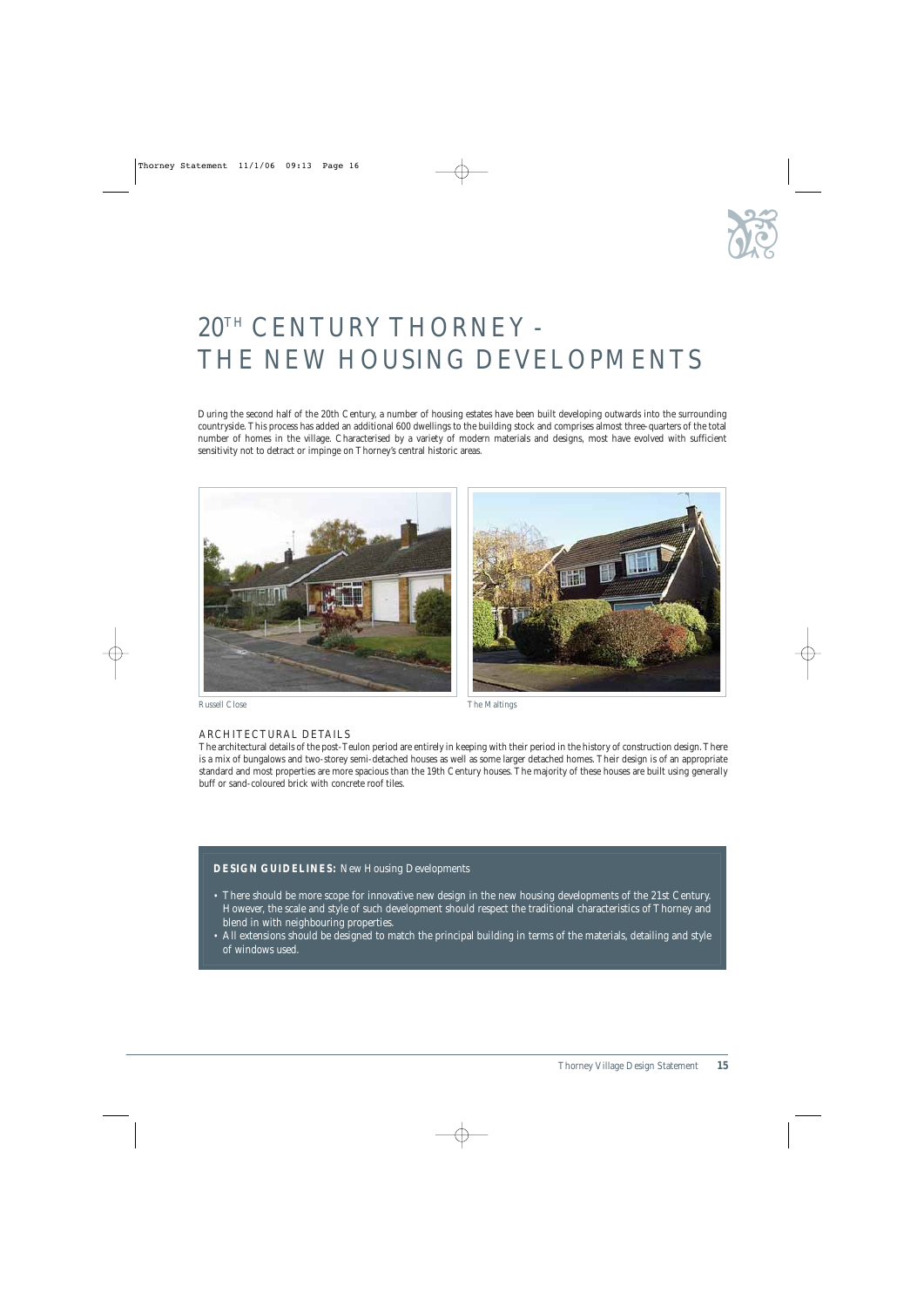# 7. DESIGN GUIDELINES:

#### DESIGN GUIDELINES: Residential

• The design of alterations and extensions to historic buildings must be handled sensitively if the character of the building and the area is to be retained. Extensions should be significantly smaller than the principal building. In all extensions, materials and detailing should match the principal building.

#### DESIGN GUIDELINES: Planning Controls

• At all times and particularly where unsympathetic alterations have taken place on historic buildings, owners should be encouraged to restore the building to its original condition when planning and listed building applications come forward for new works. Care should be taken to ensure that alterations or repairs to other buildings within the conservation area, enhance the area's overall character and appearance.

• Some buildings of historic importance, such as the former Tap Room near to the Rose and Crown Public House, are not listed buildings and are in a poor condition. Peterborough City Council should request English Heritage to include this building and other non-listed Duke of Bedford properties, including the cottages with Article 4 Directions, in the national Statutory List. These buildings form an important part of the character of the conservation area and the "model village" context. Including these buildings will help prevent unsympathetic alterations.

#### DESIGN GUIDELINES: Commercial Development

• The re-use or redevelopment of existing sites for commercial development will be encouraged. It would be expected that such development would be carried out with sensitivity to neighbouring uses and existing building styles and materials to enhance the village fabric.

#### DESIGN GUIDELINES: Grants and Other Schemes

- Peterborough City Council should continue the successful Thorney Conservation Area Scheme to assist owners in the cost of the repair and restoration of original features such as cast-iron window frames, stone mullions, slate roofs, chimneys, boundary walls and other features.
- Peterborough City Council and Thorney Parish Council should investigate the opportunity of setting up a materials store of disused and reclaimed original materials such as Thorney Lump bricks, slates and cast iron windows for use by property owners in future repairs and restorations.

#### DESIGN GUIDELINES: Environmental Enhancement

- Wisbech Road is currently designed to accommodate trunk route traffic. When the status is changed following the completion of the bypass, the road will revert to being a village thoroughfare. Thorney Parish Council and Peterborough City Council in consultation with the residents should bring forward an improvement scheme for Wisbech Road to enhance the character of the village.
- Peterborough City Council in liaison with Thorney Parish Council should secure, as part of the street enhancement

scheme, additional planting and replacement street furniture along Wisbech Road, Station Road and Whittlesey Road. • Re-establishment of the grassed areas at the side of the road should be brought forward as an integral part of the scheme.

The Thorney Conservation Area is already well protected by a number of policies in the Peterborough Local Plan and Listed Building and Article 4 Direction powers so many potential threats to its character and appearance can be controlled. The following guidelines will help to ensure that any future developments, including alterations and repairs to existing properties, are in sympathy with their surroundings. The village has distinct zones and the guidelines should be used as appropriate to the character of the specific zone.

Thorney Statement 11/1/06 09:13 Page 17

# 0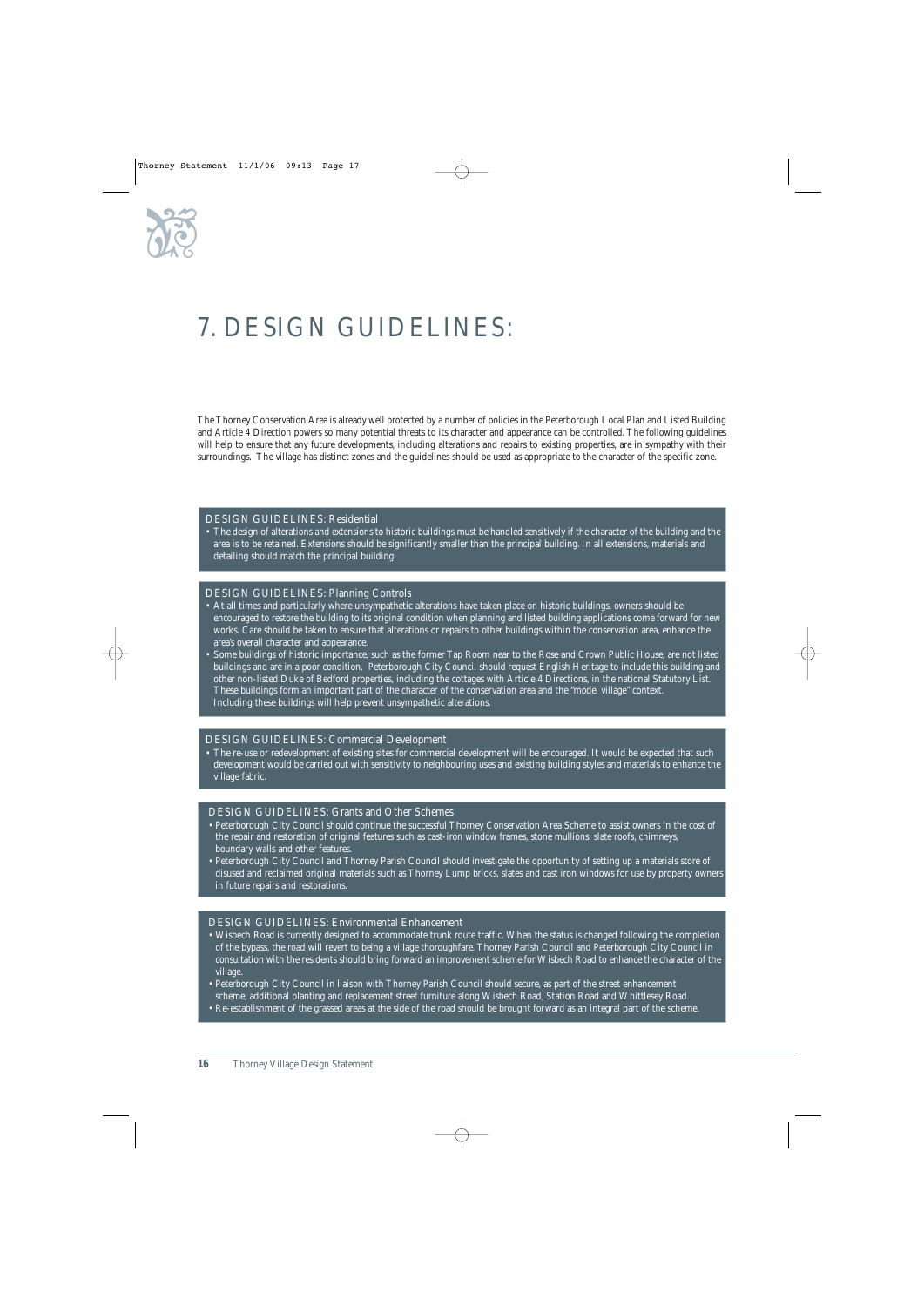Thorney Statement 11/1/06 09:13 Page 18



Thorney Village Design Statement **17** Thorney Village Design Statement

# PROPERTIES WITHIN THE CONSERVATION AREA

### DESIGN GUIDELINES: Building Materials

- A limited range of building materials predominates in the Conservation Area and is an essential part of the character. This tradition should be maintained to protect the character of individual buildings and the area as a whole. In other areas, building materials should blend with neighbouring properties.
- Where windows are beyond repair then replacement windows should replicate the style of the original windows, and be set back the same depth as the originals. Windows in new buildings should be in harmony with recent similar buildings and respect neighbouring styles.
- Doors form a focal point on an elevation. Replacement external doors should be appropriate to the period of the property. • Roof material in the conservation area should match the prevailing type and details. Elsewhere roofs should blend in with
- materials in use nearby. • Chimneys should be retained and repaired. Chimneys should be a feature of new houses and match the design and materials of the local style.
- Some parts of the conservation area are characterised by an absence of boundary treatment. Here, the addition of a formal boundary would harm the street scene. Old walls and railings should be preserved and repaired using appropriate materials and reinstated where previously removed.



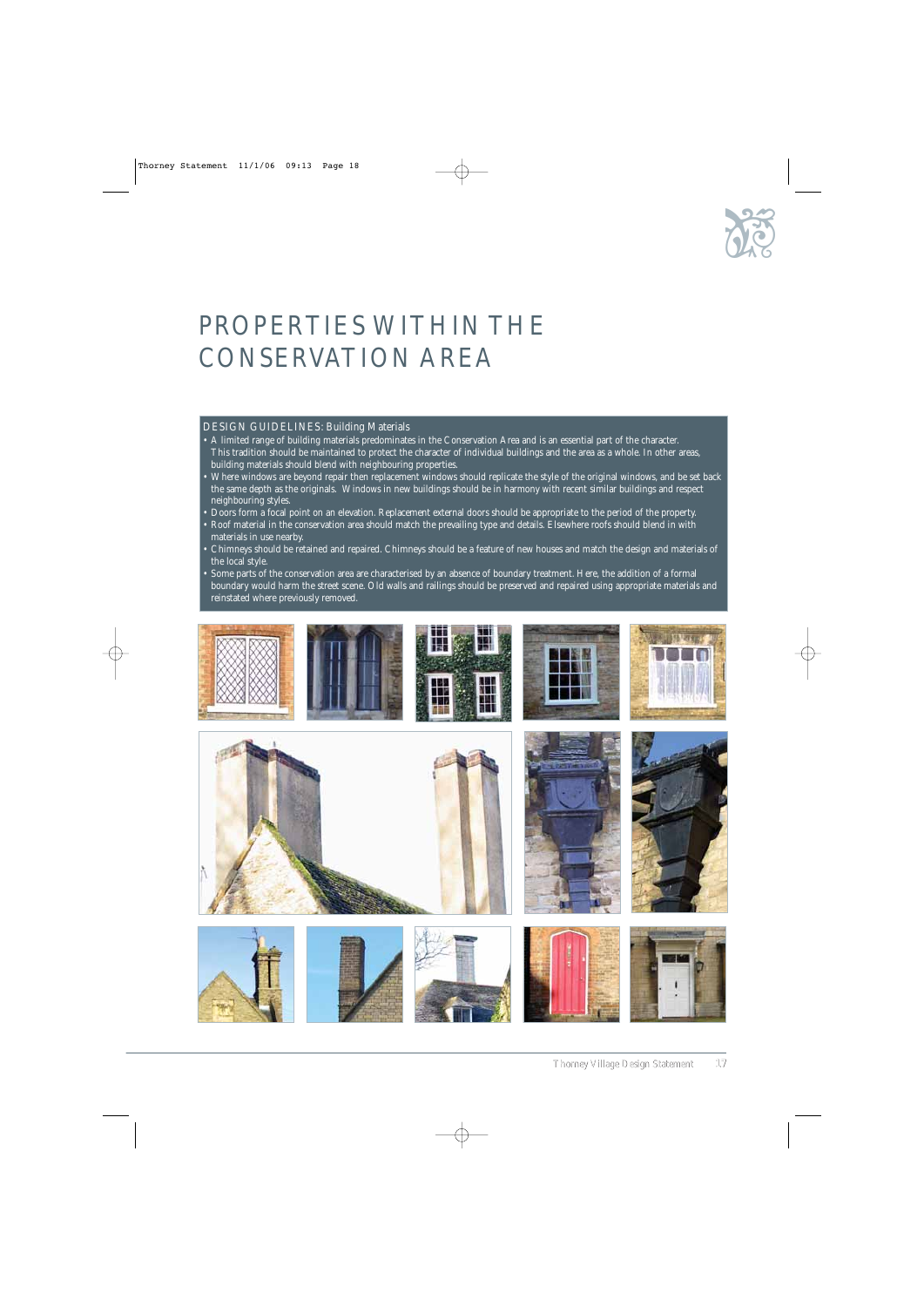

# 8. DESIGN GUIDELINES FOR PROPERTIES OUTSIDE THE CONSERVATION AREA

### DESIGN GUIDELINES: Residential

- New buildings should reflect the character of the surrounding development. On sites which are not immediately constrained by neighbouring traditional buildings there may be scope for innovation although the scale, style and massing will always need to respect the traditional characteristics of Thorney.
- It is important that developers and residents adapting or extending their properties are aware of the need for developments to be safe and secure. Reference should be made to the "Secured by Design" initiative organised by the Police.
- Developers and house builders should discuss their schemes with the Police Architectural Liaison Officer at an early stage and prior to submitting their plans. This action would ensure that crime risk is taken into account in local circumstances and in accommodating known risks so the threat to neighbouring properties is not increased.
- The village sustains and is sustained by a range of shops and other mixed uses which are a vital part of the area. The change of use of buildings from non-residential to residential is normally acceptable. However, the loss of facilities which serve a local need should be discouraged. The retention of the village's predominantly residential character should be encouraged whilst recognising the importance of small scale mixed uses to the community and character of the area.
- The design of any development abutting the surrounding landscape should reflect the historical and geographical perspective. Buildings on the edge of the village envelope should be particularly sensitive to the low-lying, flat and open nature of the surrounding landscape.

- Next to traditional buildings there should be consistency, particularly of scale, shape, roof pitch detailing and materials between old and new.
- The use of local traditional detailing is to be encouraged.
- In some areas stone is the appropriate building material. In the majority of other locations, brick is the predominant material and should be buff or yellow in colour.
- Care should be employed in the selection of appropriate doors and windows.
- Roofs should be in a type of tile which conforms to those in use on neighbouring properties.
- Rainwater furniture should match the types in use in the locality.
- Where property boundaries are marked, the materials used should not detract from the local character.

#### DESIGN GUIDELINES: Commercial Development

• The reuse or development of existing or new sites for commercial development will be encouraged, where it does not adversely affect the privacy or appearance of adjacent properties or the residents' life styles. It would be expected that such developments would be carried out with sensitivity to neighbouring uses and existing building styles and materials to enhance the village fabric.

#### DESIGN GUIDELINES: Building Materials

It is important that those areas of Thorney outside the Conservation Area avoid threats to their particular character and appearance. In these areas, as inside the Conservation Area, the following guidelines are intended to ensure that any future developments, including alterations and repairs to existing properties, are in sympathy with their surroundings.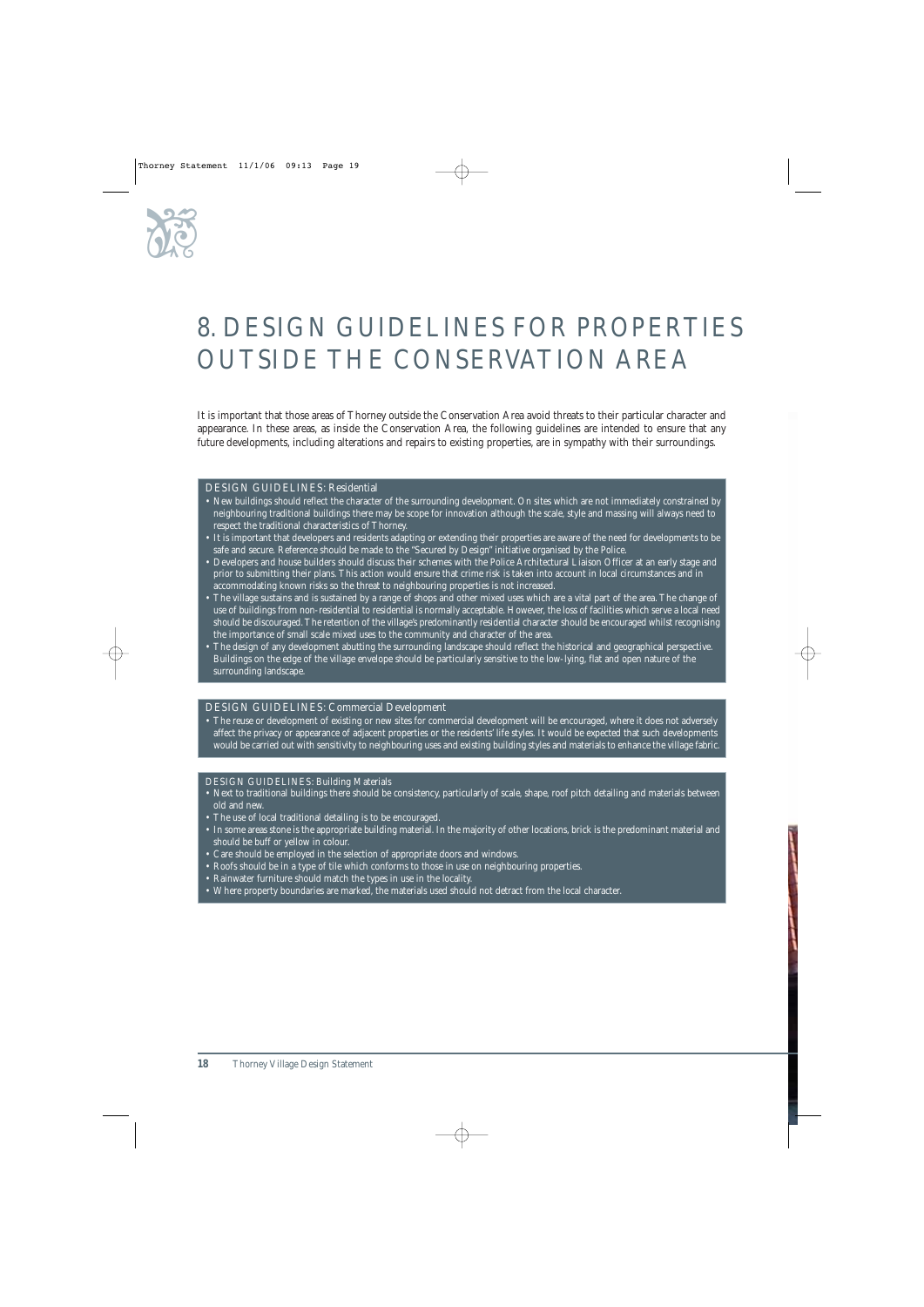



## DESIGN GUIDELINES: Environmental Enhancement

- Wisbech Road is currently designed to accommodate trunk route traffic. When the status is changed following the completion of the bypass, the road will revert to being a village thoroughfare. Thorney Parish Council and Peterborough City Council in consultation with residents should bring forward an improvement scheme for Wisbech Road to enhance the character of the village.
- Peterborough City Council in liaison with Thorney Parish Council should secure as part of the bypass works a scheme of substantial structural tree and hedge planting along parts of the northern edge of the village to limit the impact of the bypass and the exposed fenland setting. Such planting would help to mitigate the noise nuisance of the bypass traffic and the loss of visual amenity.
- The opportunity to establish and re-establish footpaths, bridleways and cycle paths should be encouraged and developed in conjunction with schemes related to the village enhancement post bypass.
- In the area around Thorney there are colonies of bats and great crested newts. European legislation provides protection for these species and their habitats. Where barn conversions or roofing works are undertaken, or work in the vicinity of ponds is planned, then it would be the responsibility of the planning applicant to seek professional advice, if there could be an impact on these species. It is important that this action be taken to prevent a detrimental impact on the wildlife and to avoid costly delays for the applicant.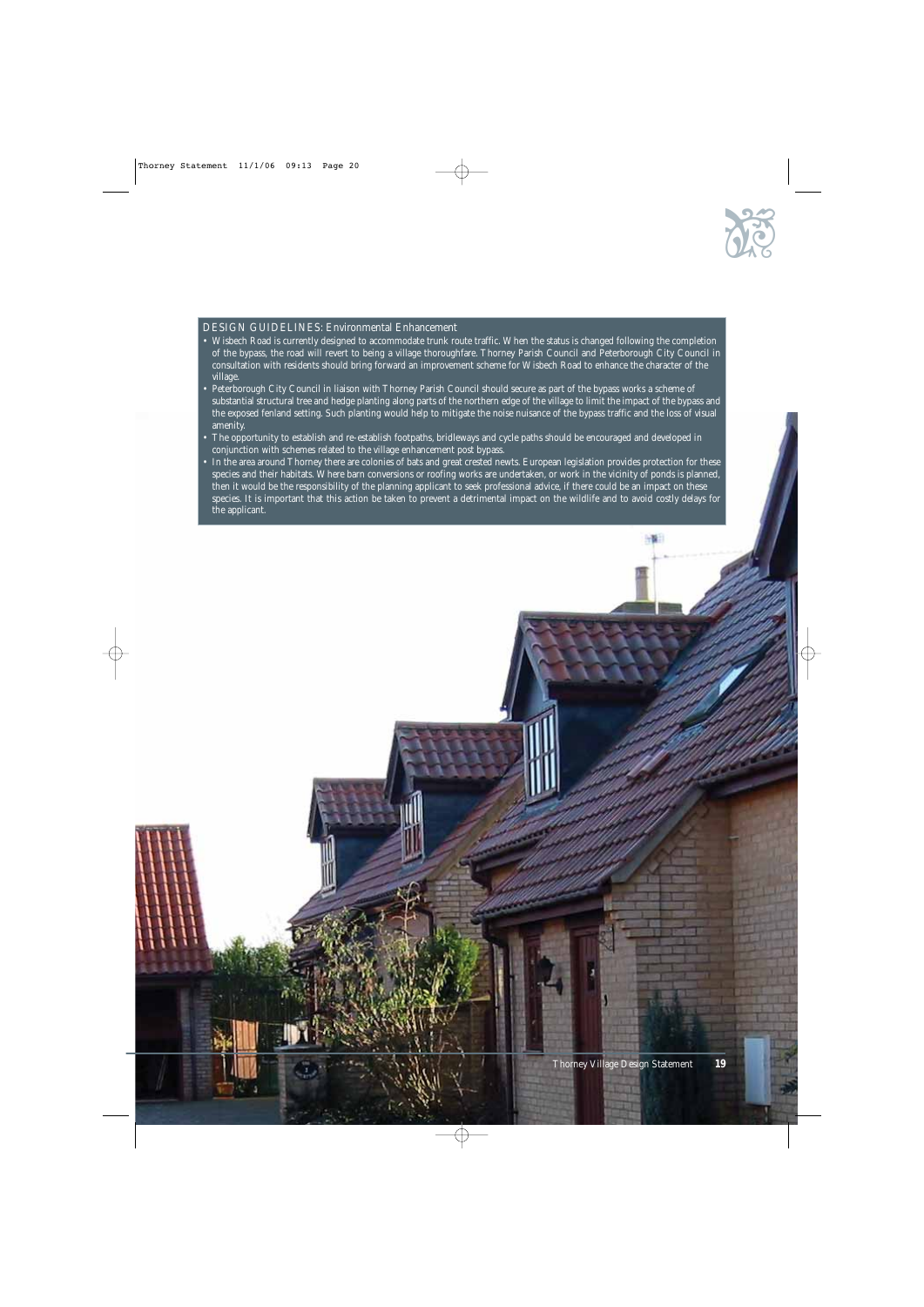

#### LOCATION OF WHEELIE BINS

There is a concern that wheelie bins that are left on footpaths in front of houses have had a detrimental effect on the appearance of the village's streets. This problem has been exacerbated since the recent introduction of additional recycling bins. Houses built since 2000 have included specially constructed recesses to house the new style bins but the problem remains in other parts of the settlement.

#### PARKING ISSUES

Concern has been raised over the issue of parking in the village. The number of villagers owning cars and the number of vehicles per household has risen considerably over the last twenty years while the number of parking spaces has not. The result is that the number of parking spaces per property is now inadequate. In new building projects, particularly where three or four bedrooms are included in the design, consideration should be given to the provision of adequate parking spaces for each household. Inadequate numbers of parking spaces within property boundaries lead to on street parking which in turn creates access problems.

The practice of parents picking up their children from school by car is one that needs to be addressed and it is hoped that the construction of the bypass will lead to more parents encouraging their children to cycle or walk to school as the village environment becomes safer. Despite this, however, it is recognised that a number of children live outside the village and for them car travel is often the only practical option. For this reason, school-parking issues need to be addressed.

#### YOUTH FACILITIES

There is a concern amongst residents that there is a lack of facilities for young people in the village and that this may be linked to a recent increase in levels of anti-social behaviour amongst youths.

#### FLY-TIPPING

The recurrent problem of fly tipping has been raised and there is a concern that this is causing an unsightly blight on the countryside as well as causing immeasurable environmental damage to the local area.

#### SHELTERED HOUSING

Thorney currently has no provision for warden-controlled sheltered housing for the elderly. In a number of cases elderly residents have had no option but to leave the village for Peterborough or other surrounding settlements, whilst many would like to remain close to their family and friends.

## 9. ADDENDUM CONCERNS EXPRESSED BY VILLAGERS

#### VILLAGE ECONOMY

Some respondents were keen to see the introduction of a wider range of retail businesses including a bakery, a butcher, rural crafts and a farmers' market. Everyone concerned is aware that such enterprises would require substantial sustained local support to make these economically viable.

#### "TRAFFIC CALMING" MEASURES

A number of respondents wanted to ensure that traffic-calming measures implemented following the opening of the new bypass were sensitive to the village environment. There was concern that the measures must not replicate those in Eye, which were considered by many to be inappropriate for the village of Thorney. There was widespread support for the retention of speed cameras. The provision of parking bays on the north side of Wisbech road was a priority for many. Pedestrian crossings at strategic points and dropped kerbs to facilitate the progress of wheelchairs and powered conveyances were recommended.

#### EXTENSION OF BYPASS

There is growing concern that the new A47 bypass will lead to an increase in traffic (particularly heavy goods vehicles and farm machinery) travelling towards Whittlesey through the village crossroads. There is a desire amongst villagers for the bypass to be continued from the western roundabout, leading south and crossing the Thorney River before rejoining the existing B1040 beyond the village.

#### VILLAGE ENVIRONMENT

It has been recommended that a programme of bulb planting could enhance the village's approaches. Concern has also been registered about the need for a clean up of Thorney River at the side of Station Road, the B1040, and north of the crossroads.

#### RECREATIONAL FOOTPATH NETWORK ENHANCEMENTS

A major concern amongst residents that was highlighted during the consultation process was the dearth of recreational footpaths available in the area. It is hoped that any opportunity to supplement existing routes should be seized. The Peterborough Local Plan currently has policies which support the use of former railway alignments for recreational footpaths, bridleways and cycleways.

20 Thorney Village Design Statement

PLEASE NOTE: all of the following comments lie entirely outside the scope of the Village Design Statement. As a result, they are excluded from the terms of consideration as guidance. The list provides an indication of the issues that were raised by members of the public during the deposit process and at the public exhibition held in February 2004. These issues are matters that lie outside of the parameters of the VDS but can be used to give an indication to Peterborough City Council of the types of issues that currently concern residents.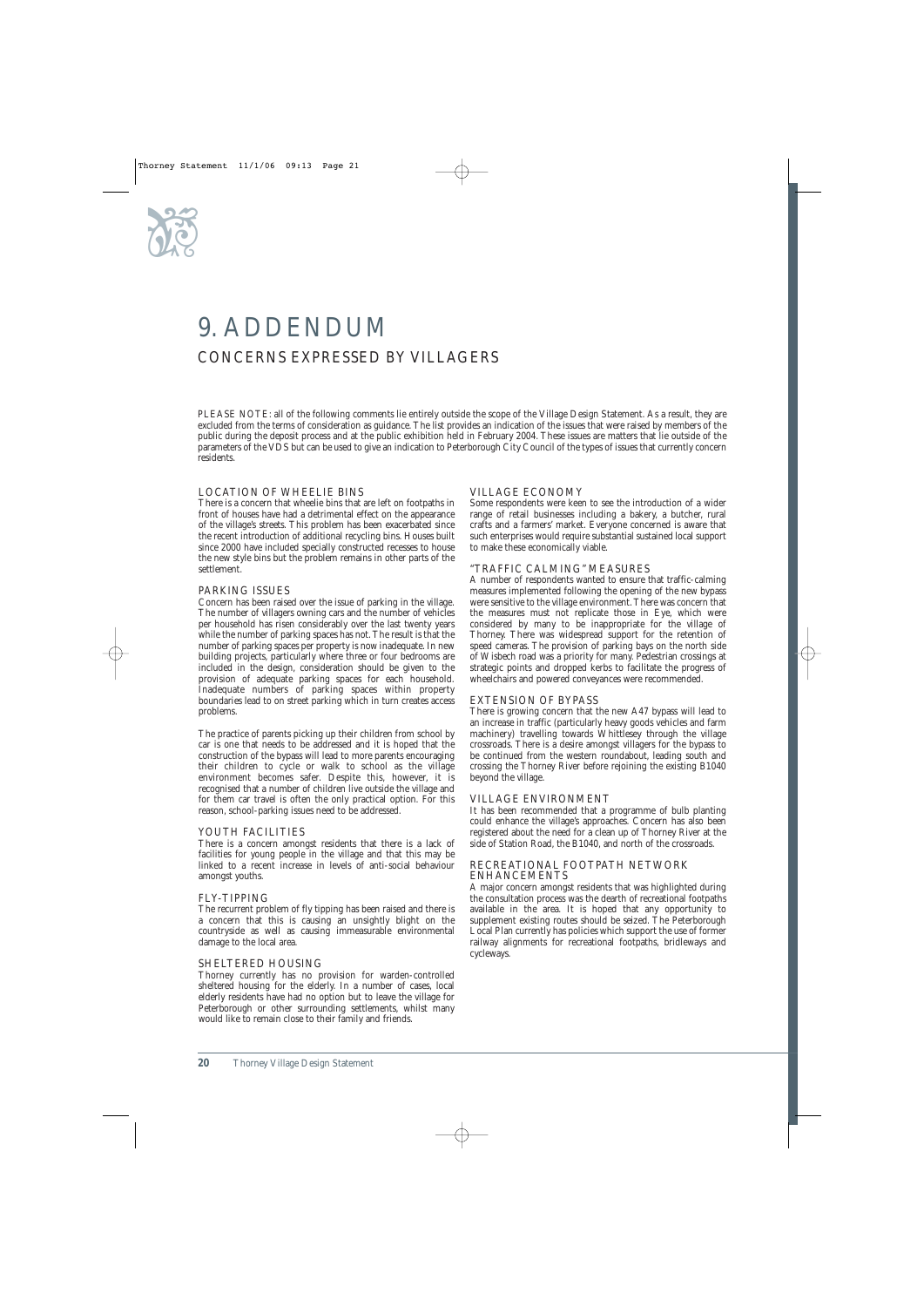

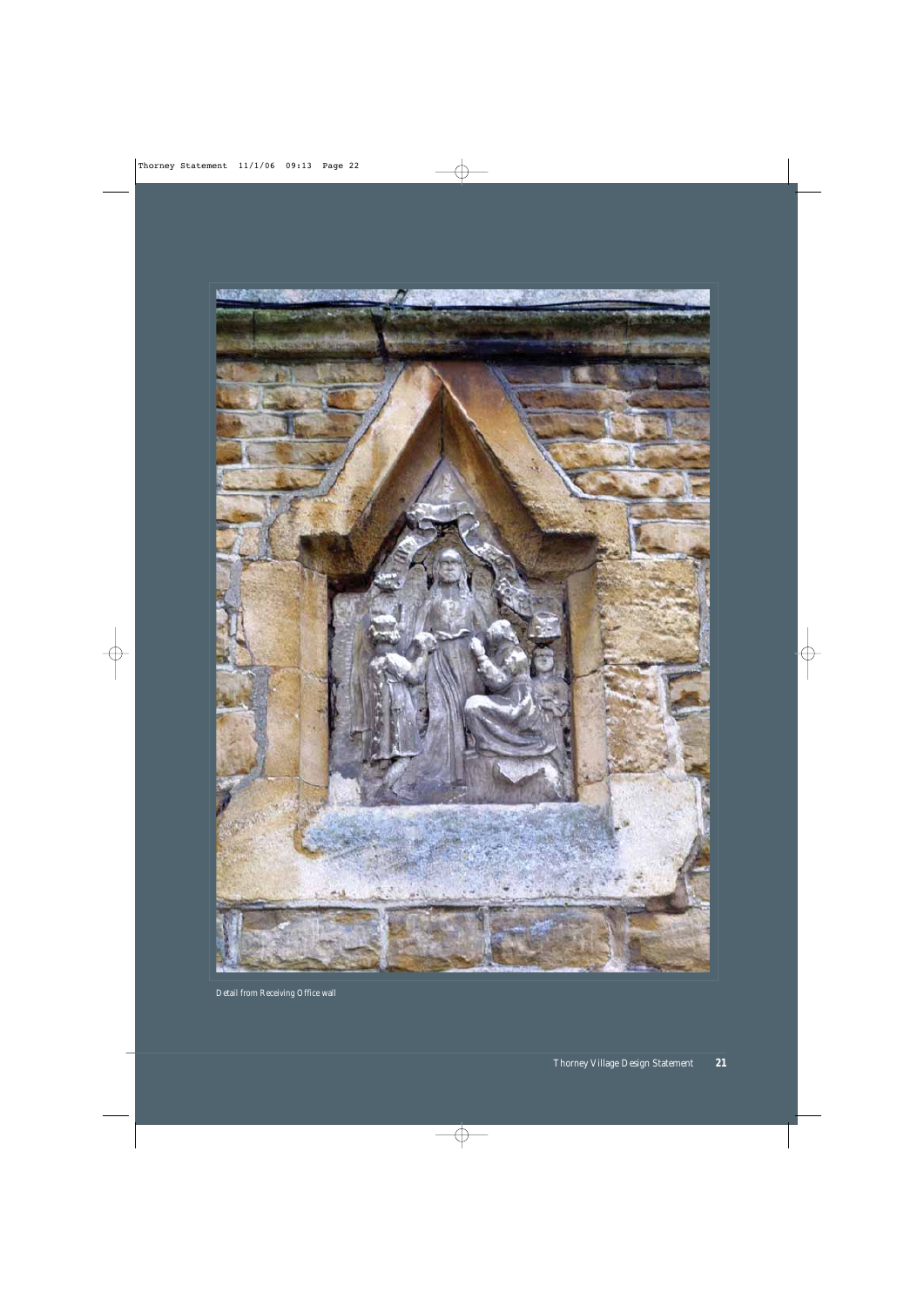# 10. ACKNOWLEDGMENTS

This Statement was produced by the Thorney Village Design Statement Group:

Karen Bevington (Secretary) David Buddle (Chairman) Conrad Evans (Treasurer) Dorothy Halfhide Robin Rowley Iian Shaw.

We would like to thank the following people for their guidance in our planning and their contributions to our discussions:

- Veronica Thorpe and Richard Donoyou (both from PECT)
- Ben Poulton (Cambs. ACRE)
- Iian and Martha Shaw for their superb photography
- Brian Dowland for his aerial photographs of Thorney
- Studio 183 Ltd. Park Farm, Thorney for their professional services in our Public Exhibition and in publishing this document
- Peterborough City Council Planning Department and in particular Will Nichols and Carry Murphy for their guidance
- Thorney Parish Council for its continued support
- Thorney Library for allowing us to place our exhibition and completed document on deposit, to enable the public to have access
- Thorney Built Environment Audit 2002 2004, which has been used for some detailed information
- All of the residents who responded to our questionnaires during the Consultation Period.

SOURCES OF USEFUL INFORMATION:

'Secured by Design' Leaflets are available from the Police. Their web address is www.securebydesign.com